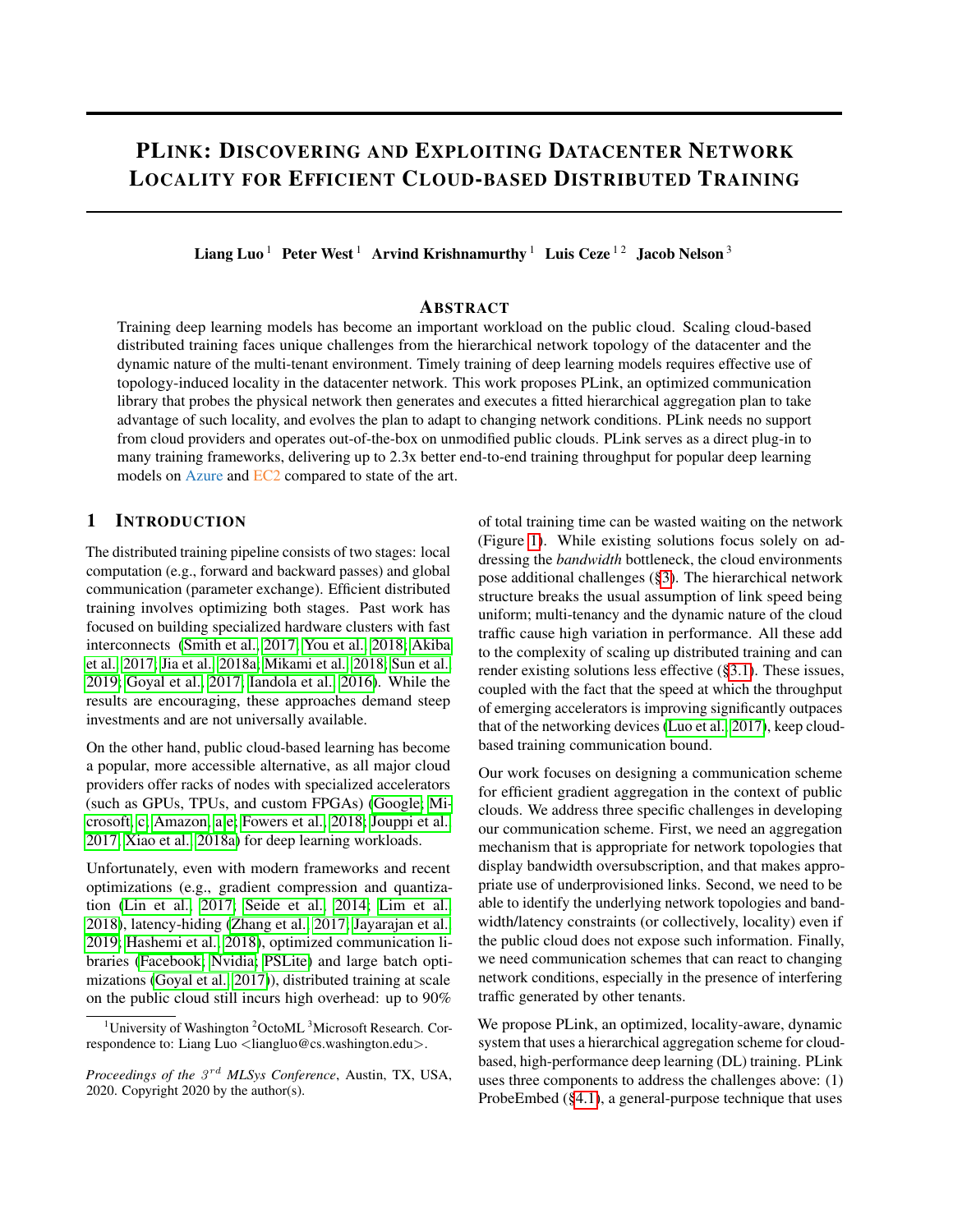<span id="page-1-0"></span>

Figure 1. Even with state of the art training frameworks and recent optimizations, up to 90% of time during cloud-based training of popular models is wasted explicitly waiting on the network.

data from measurement probes to embed cloud VMs in a multi-dimensional space in order to accurately infer network topology and group VM nodes based on their physical affinity; (2) AggEngine ([§4.2\)](#page-4-0), a hierarchical aggregation execution engine codesigned with the DL training workload that generates and executes a balanced hierarchical aggregation plan using topology information; (3) Autotune ([§4.3\)](#page-5-0), a reactive mechanism to quickly adjust to network changes by rebalancing the aggregation workload between VMs and continuously fine-tuning aggregation communication paths to match each VM's current network performance.

PLink serves as a direct plug-in to popular frameworks and requires no support from cloud providers. On unmodified public clouds (both Azure and EC2), PLink is able to deliver up to 95% accuracy in inferring datacenter network topology, and 2.3x faster end-to-end training performance for popular DL models compared to state of the art.

### 2 BACKGROUND

We provide an overview of typical structures and performance implications for datacenter networks and common approaches to the communication phase of training.

#### <span id="page-1-2"></span>2.1 Datacenter Networks

A typical datacenter network has a hierarchical, multi-tiered topology [\(Mysore et al., 2009;](#page-13-7) [Greenberg et al., 2009;](#page-11-5) [Roy](#page-14-4) [et al., 2015;](#page-14-4) [Liu et al., 2017\)](#page-13-8). Machines are grouped into *racks*, each connecting to a top-of-rack *(ToR)* switch. ToR switches are connected to upper level devices. In this setting, the communication performance of two end-hosts is affected by where they reside: they enjoy full link bisection bandwidth within a rack, because link capacity is not shared at the rack-level, but if they are on different racks, the performance depends on link load and oversubscription ratio [\(Bilal et al., 2012\)](#page-10-3). In this paper, we use *locality* to refer to the cause of variation in communication performance, which includes: (1) physical topology: the location of the nodes and (2) dynamic network load. Efficient communication requires carefully architecting software to tap into both aspects [\(Jeyakumar et al., 2012;](#page-12-4) [mixpanel\)](#page-13-9): solutions that ignore physical topology are subject to long-term communication imbalances, and those that ignore dynamic network

load suffer from short-term inefficiencies.

#### 2.2 Parameter Exchange in Distributed Training

Parameter exchange is the bottleneck phase in cloud-based distributed training. The underlying mechanism for parameter exchange can be classified into one of the following:

Parameter Servers (PS) [\(Smola & Narayanamurthy, 2010;](#page-14-5) [Li et al., 2014a;](#page-12-5)[b;](#page-12-6) Zhang & Ré, 2014; [Luo et al., 2018;](#page-13-10) [Zhang et al., 2017;](#page-15-1) [Cui et al., 2016\)](#page-11-6). PSs are centralized or sharded key-value stores, where keys and values represent the model's layer IDs and weights. In each iteration, all workers update the model stored in PSs with their gradients.

Collective AllReduce (CA) [\(Sack, 2011;](#page-14-6) [Thakur et al.,](#page-14-7) [2005;](#page-14-7) [Rabenseifner, 2004;](#page-13-11) [Blum et al., 2000;](#page-10-4) [Bala et al.,](#page-10-5) [1995\)](#page-10-5). Popular in the context of MPI, all nodes in CA participate in the communication, usually running symmetric tasks. The end goal of CA is that all nodes have a globally-reduced copy of the data. Widely used CA in training deep learning models include halving-doubling [\(Goyal et al., 2017\)](#page-11-0), ring, and double binary tree [\(Nvidia;](#page-13-4) [Sergeev & Balso, 2018\)](#page-14-8).

Hierarchical Aggregation (HA). Pervasive in the HPC world [\(Graham et al., 2016\)](#page-11-7), HA refers to the generic technique of aggregating data in multiple steps, first locally and then globally. Examples of HA usage for distributed training include [Iandola et al.](#page-12-1) [\(2016\)](#page-12-1); [Cho et al.;](#page-11-8) [Geng et al.](#page-11-9) [\(2018\)](#page-11-9); [Wangt et al.](#page-14-9) [\(2018\)](#page-14-9), though not in a cloud datacenter context, and all require the network topology to be known.

The existing approach to using a given communication paradigm in the cloud is straightforward. The user requests a list of VMs from the cloud provider directly or from a service (e.g., Batch AI [\(Microsoft, a\)](#page-13-12), Dynamic Training [\(Amazon, c\)](#page-10-6)), and then the list of node addresses are used to launch a deep learning framework. Therefore, this unordered list determines the identity and rank of each node, which dictates the communication pattern.

### <span id="page-1-1"></span>3 MOTIVATION

Two major challenges exist in cloud-based training.

Non-uniform link bandwidth. Host-to-host bandwidth in the cloud is non-uniform due to the hierarchical structure of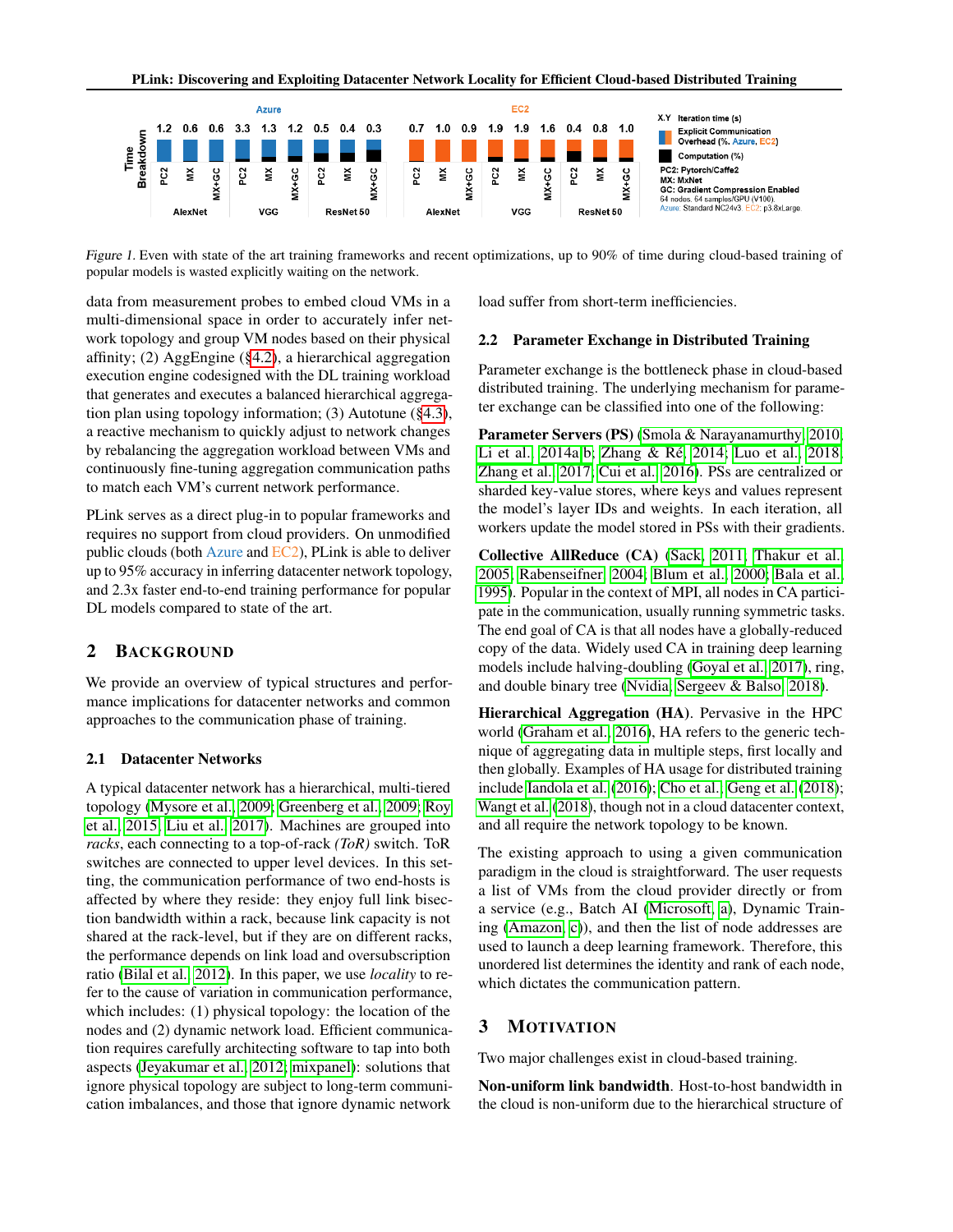<span id="page-2-1"></span>

Figure 2. Pairwise bandwidth probes with 32 EC2 C5 and Azure F instances show non-uniform link bandwidth.

<span id="page-2-2"></span>

Figure 3. Left: 8 hour latency (us) tracing (1 minute average) between two VMs on both clouds show steep fluctuations due to volatile cloud traffic. Right: Wide performance distribution of the same, periodically launched Gloo aggregation task on both clouds.

the datacenter ([§2.1\)](#page-1-2). Figure [2](#page-2-1) shows a pairwise bandwidth probe of 32 VMs in EC2 and Azure, in the same availability zone/datacenter. In both cases, faster pairs can deliver more than 2x the throughput of slower pairs.

Volatile traffic. The performance variability in the public cloud is well known [\(Farley et al., 2012;](#page-11-10) [Iosup et al., 2011;](#page-12-7) [Maricq et al., 2018\)](#page-13-13). Although mechanisms for performance isolation have been proposed [\(Shieh et al., 2010;](#page-14-10) [2011\)](#page-14-11), we still observe interference from other workloads, leading to volatile latency and aggregation performance (Figure [3\)](#page-2-2).

#### <span id="page-2-0"></span>3.1 Inefficiencies in Existing Approaches

We motivate our design by analyzing why some existing approaches do not perform optimally, as they rely on assumptions that aren't typically valid in the datacenter setting.

Figure [4](#page-2-3) shows a theoretical analysis of widely used communication patterns. PS (a) and popular choices of CA such as halving-doubling (b) and ring (c) are shown in a setup where nodes (0-3, enclosed in a circle) are spread equally among two clusters (purple and gold). The left side of the figure shows patterns that achieve optimal locality in the setting by exchanging data among nodes with high locality (highperformance links in green) while minimizing transfers over the bottleneck links (slow links in red). The right side shows alternative reduction routes with poor locality. All patterns achieve the same result, but with different efficiency.

The problem with poor locality happens when the communication pattern in the algorithm is not optimally aligned with physical topology. Mapping logical ranks to physical hosts

<span id="page-2-3"></span>

Figure 4. Existing aggregation approaches can suffer from poor locality if not taking physical network topology into account.

in a locality-preserving way is contingent on awareness of the physical network structure. Hence, *topology-awareness* is crucial for efficient aggregation in a datacenter network.

Even with careful mapping, not all algorithms work optimally in the datacenter environment. Table [1](#page-3-1) summarizes network characteristics of these algorithms, with a simplified, flattened datacenter network topology model where nodes are simply placed in different racks. Centralized PSs are known to suffer from *incast* congestion and do not scale to a large number of workers [\(Iandola et al., 2016;](#page-12-1) [Geng](#page-11-9) [et al., 2018;](#page-11-9) [Luo et al., 2018\)](#page-13-10). Sharded PSs incur high cross rack traffic. CAs usually trade off lower per-link traffic on the wire with more rounds of communication, which is not suitable when the latency is high. Tree reduction inherits the problems of both PS and CA: high fan-out causes incast problems; a low fan-out adds more rounds. Ultimately, we need an algorithm that bounds communication steps, takes advantage of fast links, and localizes traffic to avoid interference from competing traffic.

### <span id="page-2-4"></span>3.2 2-level Hierarchical Aggregation (2LHA)

HA is not new, but most applications of 2LHA are in contexts with known network topologies. HA does not reduce the total amount of data transferred on the wire, but it can create more *localized* traffic and avoid slow links.

One important parameter in HA is the number of levels. Similar to [\(Alfatafta et al., 2018\)](#page-10-7), we choose 2 as the level based on our domain knowledge of datacenter networks, that oversubscription mostly hurts at the rack level. Thus,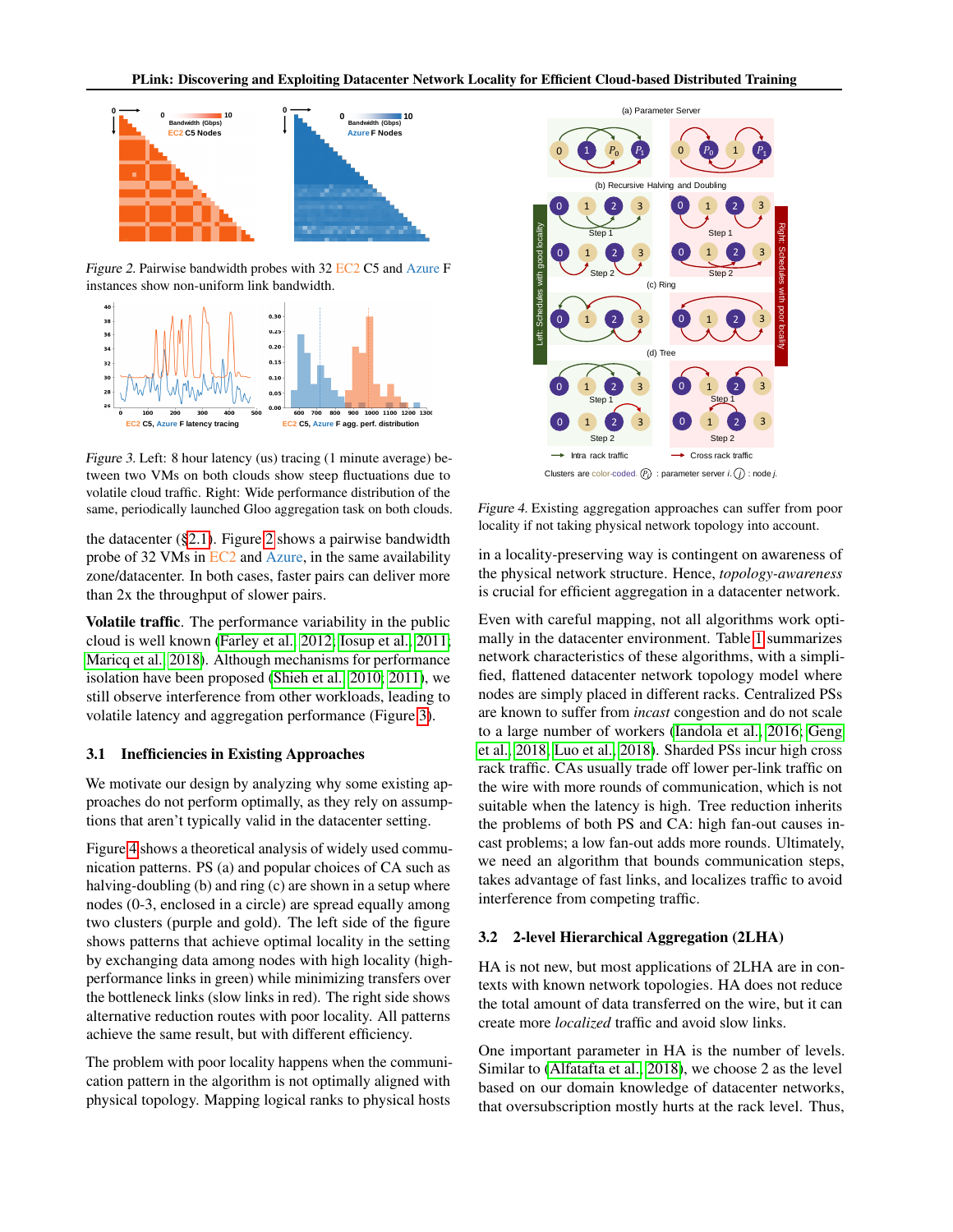<span id="page-3-1"></span>

|  | Name                  | Rounds/Hops      | Bytes on Wire         | XR Bytes                        |  |  |
|--|-----------------------|------------------|-----------------------|---------------------------------|--|--|
|  | PS (fully sharded)    |                  | $2(NC-1)S$            | $2N(C-1)S$                      |  |  |
|  | Halving doubling      | $2log_2NC$       | $2(NC-1)S$            | $2(C-1)S$                       |  |  |
|  | Ring-Chunked          | $2NC-1$          | $(2NC-1)S$            | $(2C - 1)S$                     |  |  |
|  | Tree (fan out $= C$ ) | $2(log_C N + 1)$ | $2C\frac{NC-1}{C-1}S$ | $\approx 2C \frac{(N-1)}{G-1}S$ |  |  |
|  |                       |                  |                       |                                 |  |  |
|  | 2-level hierarchical  |                  | $2S(\overline{NC})$   | $1)$ $S$<br>2(C)                |  |  |

Table 1. Network characteristics of various algorithms featuring rounds of communication (Rounds), minimum total traffic (Bytes on Wire), and minimum cross rack traffic (Min XR Bytes, corre-sponding to red arrows in Figure [4\)](#page-2-3) to allreduce with  $NC$  nodes on  $C$  racks, each with  $N$  nodes. Each node has a buffer of size  $S$ bytes. PS and aggregators in HA are colocated and sharded.

by separating inter- and intra-rack aggregation, we can best capture the static aspect of locality and minimize latency. The use of more levels  $(> 2)$  suffers from higher latency and volatile performance, as messages need to traverse multiple links with unpredictable latency, but provides no benefit compared to PS if links don't have enough non-uniformity (e.g., in the same cluster).

2LHA partitions nodes into different groups (clusters) based on their affinity. 2LHA starts by chunking the buffer across members in the same group. For each chunk, a node is designated as the local master (LM) for that group, for aggregating locally. One of the LMs across all groups is chosen as the global master (GM) for global aggregation. Visually, the reduction trees of all chunks form a 2-level forest. Communication for 2LHA is done in the following steps:

- 1. Each group member sends all chunks to their respective LMs (intra-group traffic only).
- 2. All LMs send per-group aggregated chunk to the GM for global aggregation (inter-group traffic only).
- 3. The GM aggregates the chunk, then uses the reversed routes for propagating the globally-aggregated chunk back to the LMs.
- 4. The LMs fan out the globally aggregated chunk to all group members.

Efficient execution of 2LHA requires overlapped intra- and inter-group aggregation and load-balanced LM and GM assignments. [§4](#page-3-2) provides an implementation that satisfies these. Table [1](#page-3-1) shows the desirable properties of 2LHA. Compared to CAs, the number of rounds in 2LHA is constant with respect to the number of nodes, compared to PSs, it requires significantly less cross-rack bandwidth.

### <span id="page-3-2"></span>4 DESIGN AND IMPLEMENTATION

We now describe PLink, a topology-aware and dynamic system that leverages HA for efficient cloud-based training. PLink includes three components.

• ProbeEmbed: a network probing and clustering approach to capture physical locality in the datacenter network. ProbeEmbed groups nodes based on their physical affinity, so intra-group links have better communication performance than inter-group links.

- AggEngine: a high-performance implementation of 2LHA that is codesigned to take advantage of deep learning properties. AggEngine uses clustering information to distribute the aggregation workload efficiently and execute the aggregation schedule.
- Autotune: a mechanism that tracks training performance and adjusts the current GM and LM assignments to adapt to changes in the network conditions.

#### <span id="page-3-0"></span>4.1 Capturing Network Locality with ProbeEmbed

For accurate network topology discovery, ProbeEmbed must probe quickly and should not rely on knowledge of a particular datacenter. ProbeEmbed: (1) probes communication links between nodes to measure pairwise node distances, (2) denoises probed distances, and (3) clusters nodes.

### *4.1.1 Running ProbeEmbed probes*

ProbeEmbed starts by issuing measurements to identify communication locality and determine pairwise node distances. Distance is defined using universal networking concepts, like latency or inverse bandwidth. ProbeEmbed uses two different probes: an inhouse DPDK-based [\(dpdk\)](#page-11-11) probe to provide near bare-metal latency measurements for supported VMs on Azure and EC2, and iPerf [\(iperf\)](#page-12-8). ProbeEmbed runs these networking probes one-to-one.  $O(N^2)$  time would be required to probe  $N$  nodes if run sequentially. To accelerate this process, ProbeEmbed picks as many pairs (up to  $\frac{N}{2}$ ) as possible in each round without having a node appear twice, to avoid interference from concurrent tests. This allows ProbeEmbed to probe in  $O(N)$  rounds.

ProbeEmbed derives pairwise distances with probe results (in case of bandwidth measurements, bandwidth are converted to distance by taking the inverse [\(scikit learn\)](#page-14-12)). ProbeEmbed then proceeds to *denoise* the collected data.

#### *4.1.2 Denoising probe data with embedding*

ProbeEmbed embeds nodes in a Euclidean coordinate space, obtaining a set of coordinates whose distances agree with the probed distances. This works to: (1) denoise measurements by leveraging Euclidean space to approximate the physical location of nodes; and (2) obtain a set of "virtual coordinates" for a clustering algorithm to identify groups.

To embed nodes, we identify node coordinates  $(v_i$  and optional  $h_i$ ) that minimize the following objective:

$$
\sum_{i=1}^{n} \sum_{j=1}^{i-1} ((d_{i,j})^{\alpha} + \mathbb{1}_{h} [h_{i} + h_{j}] - p_{i,j})^{2}
$$
 (1)

where *n* is the number of nodes,  $d_{i,j} = ||\mathbf{v_i} - \mathbf{v_j}||_2$  is the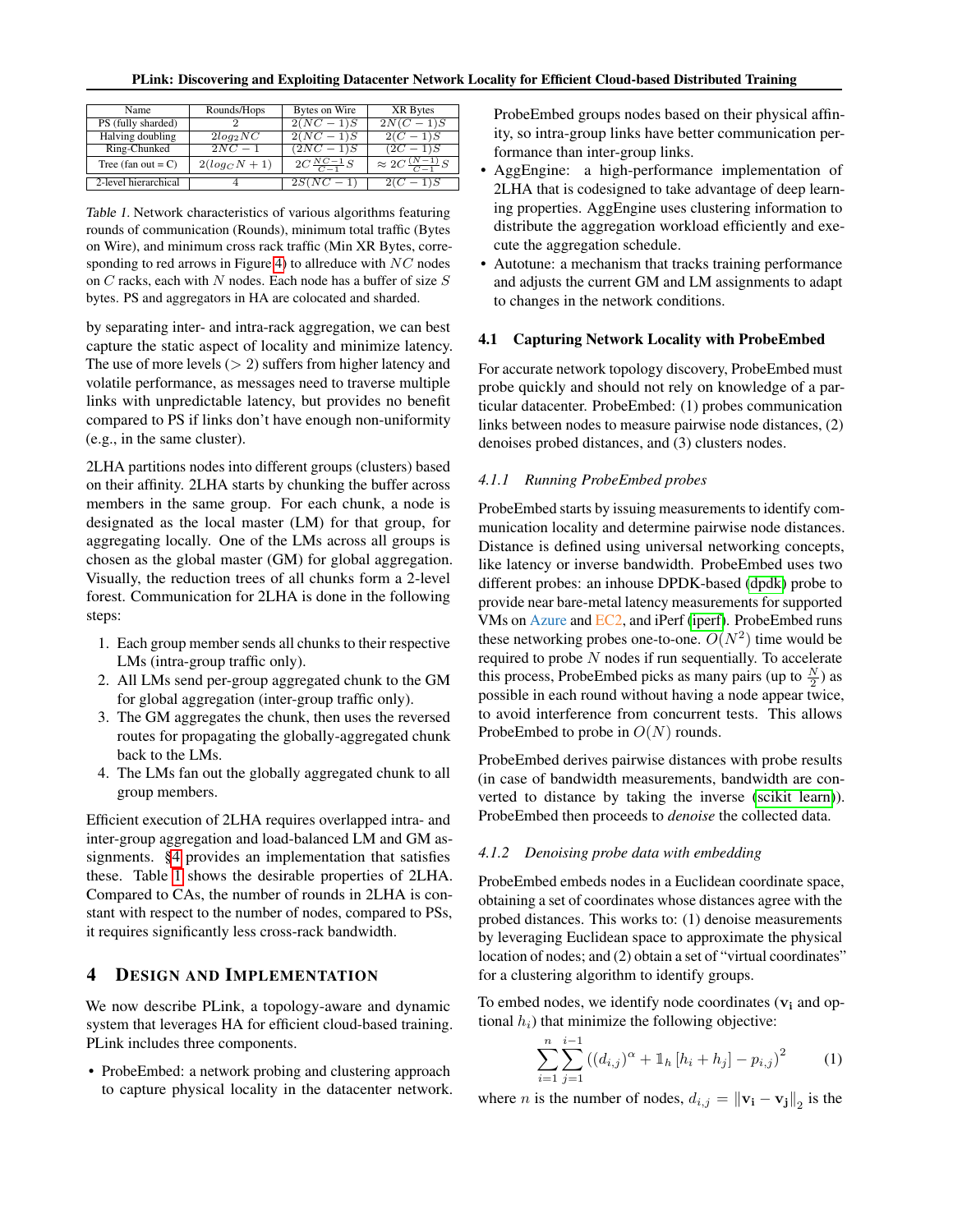<span id="page-4-1"></span>

Figure 5.  $\alpha = 2$  (right) generates more consistent clusters (higher AMI across 100 generated clusters) compared to  $\alpha = 1$  (left)

Euclidean distance between embedded node coordinates for nodes i and j,  $p_{i,j}$  is their probed distance, parameter  $\alpha$ takes a value between 1 and 2,  $h_i$  is a non-negative startup cost parameter for node i, and  $\mathbb{1}_h$  is a switch for  $h_i$ . We use the Adam algorithm [\(Kingma & Ba, 2014\)](#page-12-9) to optimize this.

ProbeEmbed embeds VMs in a coordinate space that preserves the probed distances between VMs. The denoising effect of the embedding process stems from its tendency to keep mutually close nodes together, which enforces our domain knowledge that VMs that are close to one particular reference VM are probably close to each other as well in the datacenter. Thus, this effect has a correcting influence when the mutual-closeness property is violated by a particular observation but is observed in a majority of nodes. A lower number of embedding dimensions strengthens this effect.

 $\alpha$  tunes how longer distances are treated in the Euclidean space:  $\alpha = 1$  fits the embedded distances to probe distances exactly. For  $\alpha > 1$ , we can achieve increased "compaction" of distance while maintaining relative distance order. This effect is desired because small physical distances can be magnified disproportionately in the probe due to competing traffic. Setting  $\alpha = 2$  causes the long probed values to be "compacted" more than the smaller ones (but it never changes the relative order of distances). Figure [5](#page-4-1) suggests empirically, a larger  $\alpha$  pushes VMs with short distances even closer on the embedded plane, leading to more consistent clusters evidenced by higher adjusted mutual information [\(Vinh et al., 2010\)](#page-14-13) (0.59 vs 0.76) across 100 runs.

Inspired by [\(Dabek et al., 2004\)](#page-11-12), ProbeEmbed includes an optional parameter  $h_i$ , the node-specific, network-agnostic, fixed latency of sending a packet (e.g. traversing the operating system network stack).

Multiple clusters are generated at once, and ProbeEmbed favors clusters with smaller diversity in the sizes of groups. If there is a tie, ProbeEmbed makes a random choice.

### *4.1.3 Grouping Nodes for 2LHA*

We now outline how ProbeEmbed partitions VMs into groups for 2LHA. The goal is to generate groups that are (1) balanced, so no single group becomes a bottleneck and

(2) cohesive, so VMs in the same group have good locality. We first compute the number of groups to generate, then determine the members of each group.

GMs are more likely to be the bottleneck during 2LHA, as they must receive and aggregate messages at both levels. For a uniform key distribution, the following term approximates the bytes-on-wire sent or received by a GM:

$$
b = O\left(\frac{n}{k} + k\right) \tag{2}
$$

with  $n$  total VMs, and  $k$  groups. The GM sends and receives a message from each node within its group  $(\frac{n}{k} - 1)$  for local aggregation, and from every other group  $(k - 1)$  for global aggregation. This expression achieves a minimum at √  $k = \sqrt{n}$ , giving a natural choice for group count.

Once group count is selected, we use a constrained k-means clustering algorithm with k-means++ initialization [\(Bradley](#page-10-8) [et al., 2000;](#page-10-8) [Arthur & Vassilvitskii, 2007\)](#page-10-9) to generate balanced, locality-preserving groups. This accepts a minimum cluster size and the number of groups to generate as input. For perfect balance, both parameters are set to  $\sqrt{n}$ .

Enforcing perfect balance is not optimal in cases where VMs are naturally clustered in almost balanced but distant clusters, because in those cases some group can contain a distant member which could be assigned to a much more cohesive group with a slight imbalance, forcing an onerous bottleneck on the local aggregation step. Thus, we include a parameter, *balance elasticity*, which enables a slight imbalance among clusters. We empirically found best results with values between 1.0 (perfectly balanced) and 2.0 (each with values between 1.0 (perfection-<br>group has at least  $\sqrt{N}/2$  nodes).

In order to evaluate the performance of ProbeEmbed, we also define Balanced Random, a grouping method for 2LHA that operates without considering probe distances and simand operates without considering probe distances and simply produces  $\sqrt{n}$  groups of size  $\sqrt{n}$  uniformly at random. This is used later as a baseline.

### <span id="page-4-0"></span>4.2 Efficient HA with AggEngine

AggEngine transforms grouping information from ProbeEmbed into a hierarchical reduction plan and efficiently executes it. AggEngine supports various communication backends, including TCP, RoCE [\(SoftRoCE\)](#page-14-14), iWarp [\(Metzler](#page-13-14) [et al., 2010\)](#page-13-14), and InfiniBand.

#### *4.2.1 Generating an Aggregation Plan*

AggEngine chunks buffers for better load-balancing across processor cores and overlapping of the transmission of gradients with aggregation.

Since AggEngine is bottlenecked by the slowest inter-group transfer, which in turn is bottlenecked by the slowest intragroup transfer, AggEngine assigns chunk GMs and LMs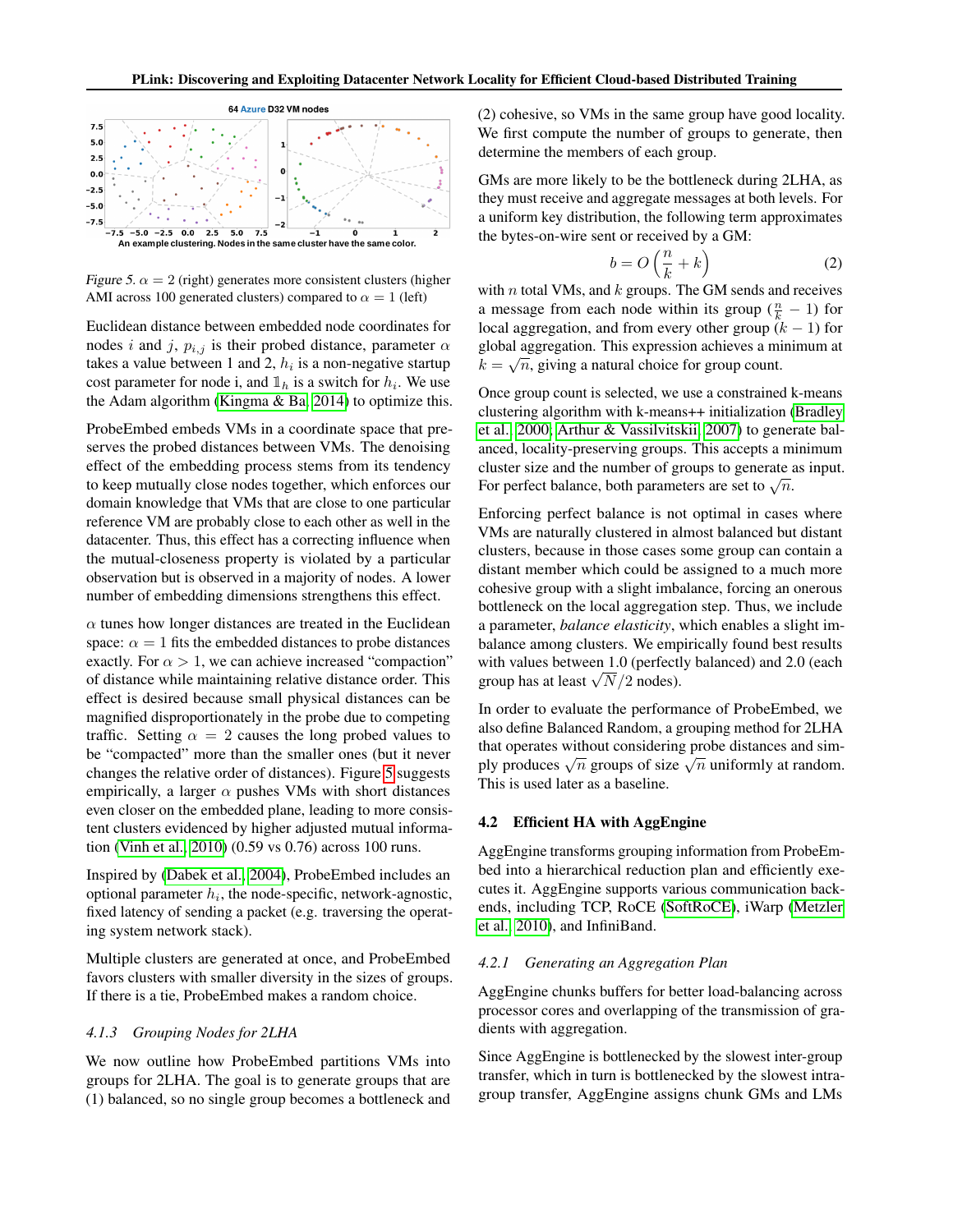such that each group (or node) has a number of GMs (or LMs) proportional to its cardinality. AggEngine uses an approximation set partition algorithm to achieve this.

AggEngine then generates a schedule that executes the steps in [§3.2](#page-2-4) for each chunk. A schedule consists of a set of chunk-action pairs, where action is one of the following<sup>[1](#page-5-1)</sup>:

- SendTo(nids): send the content in the current *merge buffer* to the list of nodes specified in *nids*. SendTo is a non-blocking operation, and its status is inferred by whether subsequently anticipated data is received.
- ReceiveFrom(nids): block until the chunks from *nids* are received and aggregated into the merge buffer.
- Fetch: notifies AggEngine that a framework-supplied buffer is ready to be processed.
- Deliver: writes the content in the merge buffer back to the framework-supplied buffer.

A schedule is represented as a DAG where dependencies are edges and nodes are primitives, avoiding false dependencies between local and global aggregation.

### *4.2.2 Executing an Aggregation Schedule*

AggEngine first performs rendezvous with an out-of-band mechanism (e.g., Redis), establishing multiple connections per pair of VM as cloud providers can restrict per-stream bandwidth [\(Amazon, d\)](#page-10-10). AggEngine preserves intra-node locality by maintaining a load-balanced map from a chunk to a connection, and then by further associating the connection to a particular processor core [\(Pesterev et al., 2012\)](#page-13-15).

We now focus on how AggEngine efficiently supports the four actions, hiding communication latency and avoiding excessive synchronization.

When a framework calls reduce (chunk), AggEngine retrieves the thread ID, suspends it, and enqueues chunk to the ready queue. Its worker threads poll the ready queue to retrieve chunk and transition the buffer into the Fetch state, copying gradients from the supplied address, then set the state of buffer to SendTo.

SendTo is an asynchronous operation that simply enqueues data to a send FIFO queue. A cursor is used for each TCP connection if a send operation cannot finish. AggEngine enforces that the order of bytes on the wire corresponds exactly to the order in which SendTos are issued. This saves metadata overhead as only a 4B integer per flow that encodes the chunk ID is required.

SendTo is followed by ReceiveFrom. AggEngine allows streaming aggregation for each buffer in ReceiveFrom state to a *merge buffer*. A counter is incremented when a chunk is

<span id="page-5-2"></span>

| Property                | <b>AggEngine Optimization</b>       |  |
|-------------------------|-------------------------------------|--|
|                         |                                     |  |
| Fixed comm. pattern     | No explicit acknowledgement         |  |
| Fixed buffer size       | Minimal metadata                    |  |
|                         |                                     |  |
| One reduction per layer | Only 2 merge buffers per layer;     |  |
| per iteration           | Eagerly accepts chunks              |  |
|                         |                                     |  |
| Training is stochastic  | Switching plans quickly and cheaply |  |

|  |  |  |  | Table 2. Codesigning AggEngine with training workload. |  |
|--|--|--|--|--------------------------------------------------------|--|
|--|--|--|--|--------------------------------------------------------|--|

fully received from a peer, and when the counter reaches the target, this step concludes. AggEngine transitions current buffer state to SendTo or Deliver based on schedule.

The last step of a schedule is Deliver, where AggEngine copies the final value to the framework-supplied address. AggEngine then wakes up the thread that called reduce. AggEngine alternates between two merge buffers per chunk for synchronous training to overlap local computation on a chunk with transfers of that chunk to peer nodes.

Table [2](#page-5-2) summarizes how AggEngine is designed to take advantage of properties in the distributed training workload to lower its overhead.

### <span id="page-5-0"></span>4.3 Reacting to Network Changes with Autotune

Autotune collects performance information from AggEngine and watches for sudden changes in link conditions, reflected by the current training speed. The goal of Autotune is to dynamically compensate for link changes by redistributing LMs and GMs to VMs, so the time to finish an iteration is similar at both local and global levels.

A perfect initial LM and GM assignment is hard, even if we have bandwidth probe measurements. Consider an aggregation plan S, where the *effective bandwidth* of node i to j while running aggregation S is  $BW(i, j)$ . Clearly, finding the best S analytically relies on  $BW(i, j)$  to be precisely measured or modeled, but  $BW(i, j)$  has a circular dependency on S itself. Autotune thus makes approximations when optimizing the assignments.

At a high level, Autotune works in two phases: (1) a *Quicktune* phase where a one-shot, global adjustment of GM and LM assignments is done to adapt to the network change immediately; and (2) a *Finetune* phase where Autotune uses a performance model to find the current performance bottleneck in the system, and moves GMs and LMs away from it in a stepwise, increasingly aggressive manner.

### *4.3.1 Quicktune*

Quicktune aims to minimize the maximum transfer time of each node. Quicktune can be best summarized formally as follows: let  $GM(i, c) \in \{0, 1\}$  and  $LM(i, c) \in \{0, 1\}$  be the boolean variables to be solved, which indicate whether node i is the GM or LM of chunk c. Let  $G(i)$  be the group of node i, |G| the number of groups and  $S(c)$  the size of c

<span id="page-5-1"></span><sup>&</sup>lt;sup>1</sup>With these action primitives, AggEngine can support arbitrary reduction graphs.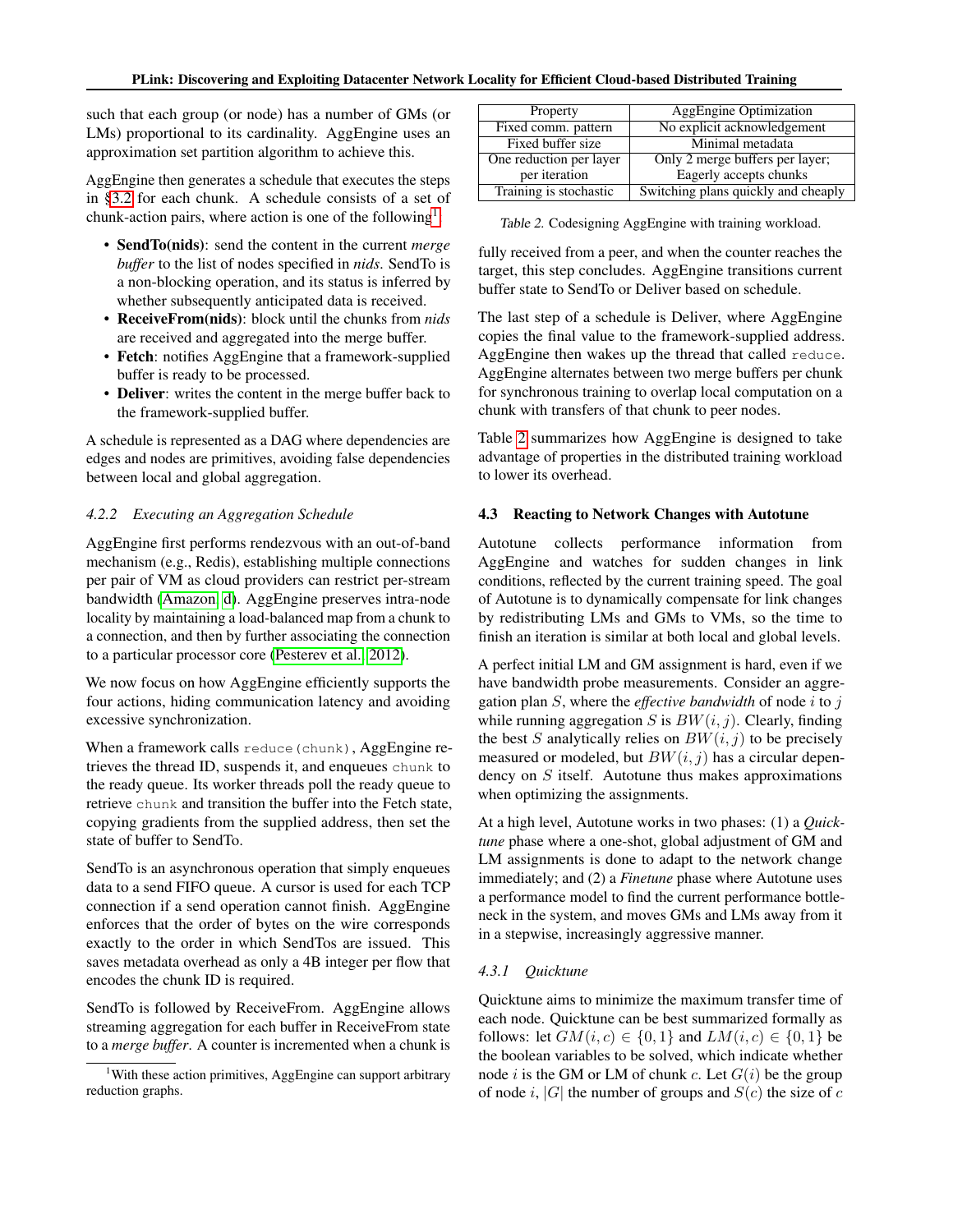in bytes. Our goal is to:

minimize

$$
max(t_i = \frac{\sum_{c} S(c)(LM(i, c)|G(i)| + GM(i, c)|G|)}{\sum_{n} BW(i, n)})
$$

subject to

$$
\forall_{i,c} \quad GM(i,c) = 1 \implies LM(i,c) = 1
$$

$$
\forall_{c} \quad \sum_{i} GM(i,c) = 1
$$

$$
\forall_{c,g \in G} \quad \sum_{i \in G(g)} LM(i,c) = 1
$$

Quicktune solves this with an approximation: it first distributes GMs to different groups, with the number of GMs assigned to each group proportional to the group aggregate bandwidth  $\sum_{m \in G(i)} \sum_{n \notin G(g)} BW(m, n)$ , then distributes LMs inside each group to different members in a similar fashion, using aggregate per node bandwidth.

### *4.3.2 Finetune*

Quicktune is limited as it assumes constant effective bandwidth across different schedules and ignores node balance. Finetune, however, amends this by gradually *evolving the current schedule*, using both the currently measured  $D(i, j)$ and  $B(i, j)$  to pinpoint the current bottleneck node in the system, and then moves away its load while maintaining balance based on *blame*. Blame for node  $i (B(i))$  has two major weighted parts: *time* t(i) and *imbalance* l(i). Autotune collects per connection stats including link  $RTT(i, j)$ , bandwidth  $BW(i, j)$  through the OS [\(Wikipedia;](#page-14-15) [Mathis et al.,](#page-13-16) [2003\)](#page-13-16), and computes  $t(i) = max_j RTT(i, j) + \frac{\sum_j D(i, j)}{\sum_j BW(i, j)}$ and normalized  $\hat{t}(i) = \frac{t(i)}{mean_n t(n)}$ . Further, we let  $l(i) =$  $\sum_{j} D(i, j)$  and weighted  $l(i) = \frac{l(i) - min_n l(n)}{max_n l(n) - min_n l(n)}$ . Finally, blame is defined as  $\beta l(\hat{i}) + \gamma t(\hat{i})$ .

With blame for each node available, Finetune attempts a move of a single GM (or if not available, an LM) from the node with highest blame to the lowest, if  $\frac{max_i B(i)}{min_i B(i)} > \epsilon$  (a configuration parameter). If Finetune repeatedly identifies the same bottleneck node, it moves exponentially more LMs and GMs in each step.

Autotune uses a central daemon to collect performance metrics and generate new schedules, and is triggered by a sudden change (e.g., larger than 20%) in training performance. Autotune signals AggEngine to install the new schedule.

### 4.4 Integration with Training Frameworks

Integrating PLink with a training framework is straightforward. PLink's initialization requires only a list of nodes and buffer sizes/addresses from the training framework. Here we

<span id="page-6-0"></span>

Figure 6. PLink's collective optimizations achieve up to 2.27x speedup on public clouds training popular neural network models, compared to original Pytorch/Caffe2.

demonstrate how PLink can be integrated with systems with training frameworks that have different design decisions.

Caffe2/Pytorch uses blocking reduction. PLink integration is done by extending Gloo [\(Facebook\)](#page-11-4)'s algorithm object. Caffe2/Pytorch, by default, uses a concurrency limit to control the number of established connections per peer and simultaneous allreduce calls. PLink instead uses a single AggEngine instance to multiplex all requests.

MxNet uses an asynchronous callback pattern, but PLink's reduce is blocking. A separate thread is launched for invoking callbacks through kv<sub>-apps</sub>'s infrastructure when a chunk has finished. Support for MxNet is enabled by extending PSLite [\(PSLite\)](#page-13-5)'s van object.

### 5 EVALUATION

Our evaluation goals are as follows: (1) Measure PLink's impact on end-to-end training. (2) Demonstrate the efficiency of AggEngine. (3) Quantify the benefit of hierarchical aggregation and topology-awareness. (4) Evaluate the accuracy of ProbeEmbed's inference of physical affinity. (5) Assess how well Autotune reacts to network changes.

#### 5.1 Environment Setup

We run experiments on both Azure and EC2, in the same region or availability zone. Each VM runs Linux kernel 4.18 with SoftiWarp support [\(IBM\)](#page-12-10), Cuda 9.2, CuDNN 7, and network enhancements [\(Microsoft, b;](#page-13-17) [Amazon, b\)](#page-10-11) if possible. All VMs have at least 10 Gbps network throughput, using DCTCP [\(Alizadeh et al., 2010\)](#page-10-12) as SoftRoCE and SoftiWarp do not yield better performance. AggEngine uses a chunk size tuned to its best performance, usually 16 to 64KB. All experiments use 64 nodes unless specified. Some experiments involve comparing results generated with uncertainty. In those cases, we report speedup in terms of mean and percentile metrics together with performance distribution of 50 runs. Each sample represents mean performance of 20 iterations using a potentially different cluster assignment generated by the underlying mechanism.

#### 5.2 End to end training performance

We start our evaluation with the impact of PLink's collective optimizations on the end-to-end training performance of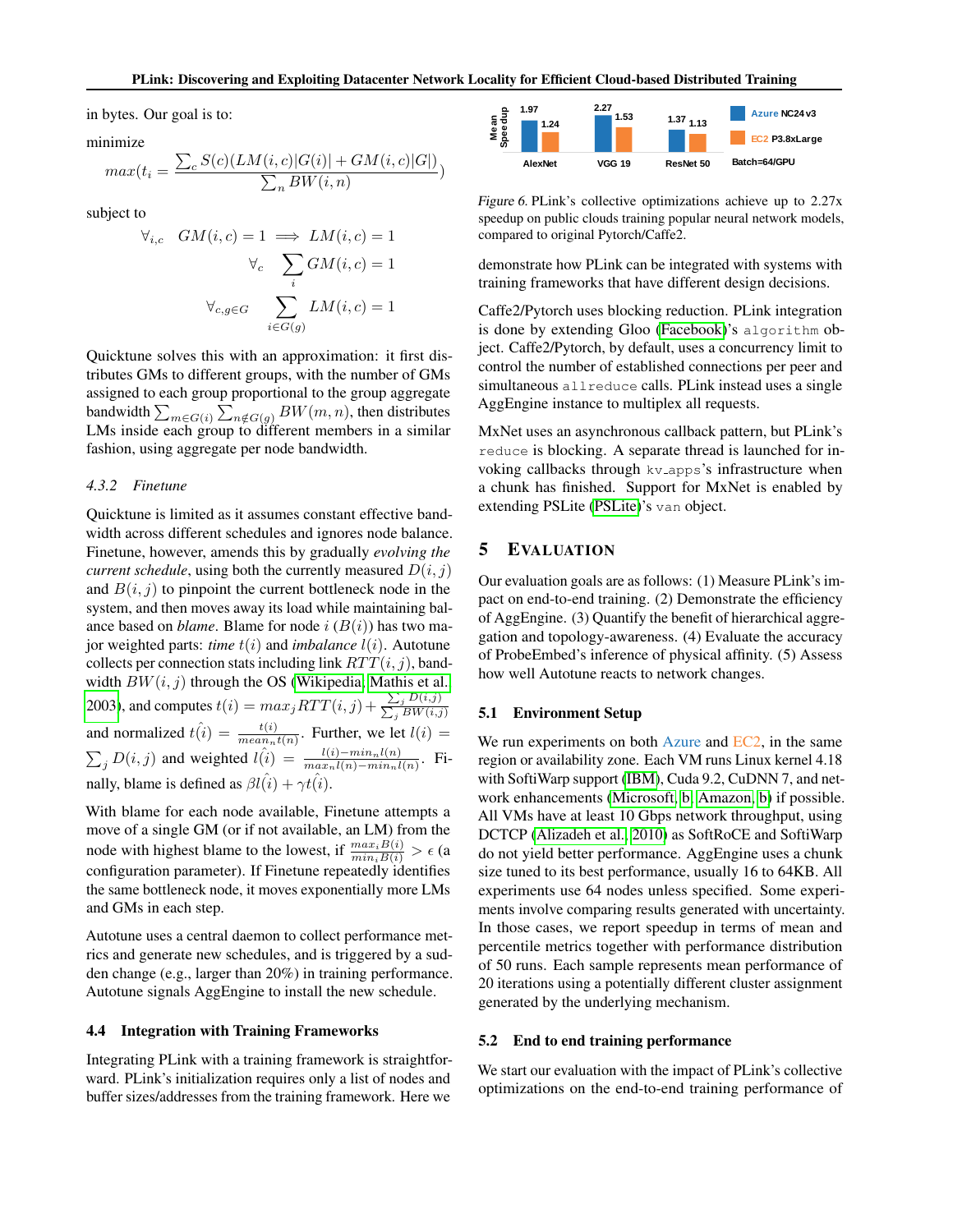<span id="page-7-1"></span>

Figure 7. GPU to GPU aggregation speedup of various systems on Azure and EC2 in terms of mean latency for large and small buffers, normalized to NCCL's performance.

popular neural networks. Then we breakdown the effect of each optimization in the following sections. We compare PLink to original Pytorch/Caffe2 performance by replacing Gloo. We represent training speedup as mean speedup in throughput of 50 iterations to save experimental cost. This directly translates to a reduction in end-to-end training time as PLink's optimization does not change convergence because it keeps the computation intact.

Figure [6](#page-6-0) shows the speedup of PLink, which ranges from 1.37-[2](#page-7-0).27x on Azure, and  $1.13x-1.53x$  on  $EC2<sup>2</sup>$  when training popular vision models. We expect larger speedups for neural networks with higher communication to computation ratios (such as AlexNet and VGG) on VMs with faster networks, as we observe near line-rate network utilization when training them with PLink. For models with smaller communication to computation ratios (such as ResNet-50), PLink's speedup comes from its reduced reduction latency.

#### <span id="page-7-4"></span>5.3 Efficiency of AggEngine

This section evaluates the performance of AggEngine itself, disabling ProbeEmbed and Autotune. For clarity, we first set up our baseline with communication libraries used in major training frameworks, including MxNet PS-Lite, Nvidia NCCL 2.4, and Facebook Gloo, covering ring (Gloo, NCCL), tree (NCCL), halving-doubling (Gloo) and parameter server (PS-Lite). We use each library's benchmark program to measure its performance. On both Azure and EC2, we use instances with V100 GPUs and test end-to-end reduction performance involving copying from/to a GPU.

Figure [7](#page-7-1) shows the speedup in terms of mean (20 iterations) GPU to GPU reduction latency normalized to NCCL's result of aggregating a large (128MB) and a small (4B) buffer. To provide a fair comparison, we limit AggEngine to use a single connection per peer (in a typical scenario, multiple connections are used). Overall, AggEngine's flat aggrega-

<span id="page-7-2"></span>

Figure 8. Mean, P50, and P95 additional speedup of 2LHA using different approaches over FA (strong baseline). Run on 64 Azure D64 series and EC2 C5n.18xLarge instances, with a constant VM topology throughout this experiment.

<span id="page-7-3"></span>

Figure 9. Empirical reduction latency distribution of ProbeEmbed-, Balanced Random- guided 2LHA and FA on Azure and EC2.

tion (FA) leads the pack and is thus used as a strong baseline.

#### 5.4 Effectiveness of Hierarchical Aggregation

We continue with a detailed comparison between PLink FA and 2LHA, reducing a real-world model (ResNet-50, varying buffer sizes totalling  $\approx$ 100MB). We use 4 connections per peer to fully utilize VM bandwidth. We separately tuned chunk sizes to ensure baseline perform well in both clouds. We present the speedup summary in Figure [8;](#page-7-2) then, each subsection details the benefits associated with the individual technique. Performance distribution is found in Figure [9.](#page-7-3)

Comparing with ground-truth-guided 2LHA. Cloud providers can expose topology information to assist in locality-aware scheduling and communication. We obtain ground-truth topology information from Azure. We look at the effectiveness of using physical topology on Azure to form a reduction schedule for 2LHA, grouping VMs based on their physical locality.

Our experiment shows that ProbeEmbed-guided 2LHA beats ground-truth-guided 2LHA by 1.15x on average. The performance of ground-truth-guided 2LHA relies on a "luck" factor related to the physical topology of the VMs: the more compactly the VMs are allocated, and the more balanced the allocation in each rack is, the better performance of ground-truth-guided 2LHA should be. But VM spawn location is in total control of the scheduler, and sometimes it is impossible to guarantee a compact allocation due to current VM occupancy. It is difficult to splice/split undersized/oversized racks for a more balanced 2LHA without probing for network properties, which ProbeEmbed does.

Comparing with Balanced Random-guided 2LHA. We observe an additional 1.3x and 3.9x expected performance gain of the clusters generated by ProbeEmbed over those of

<span id="page-7-0"></span> $2^2$ While we report only data-parallel results for its dominance in distributed training, PLink optimizations are paradigm-agnostic, as all the scheduling of transfers is done by the framework.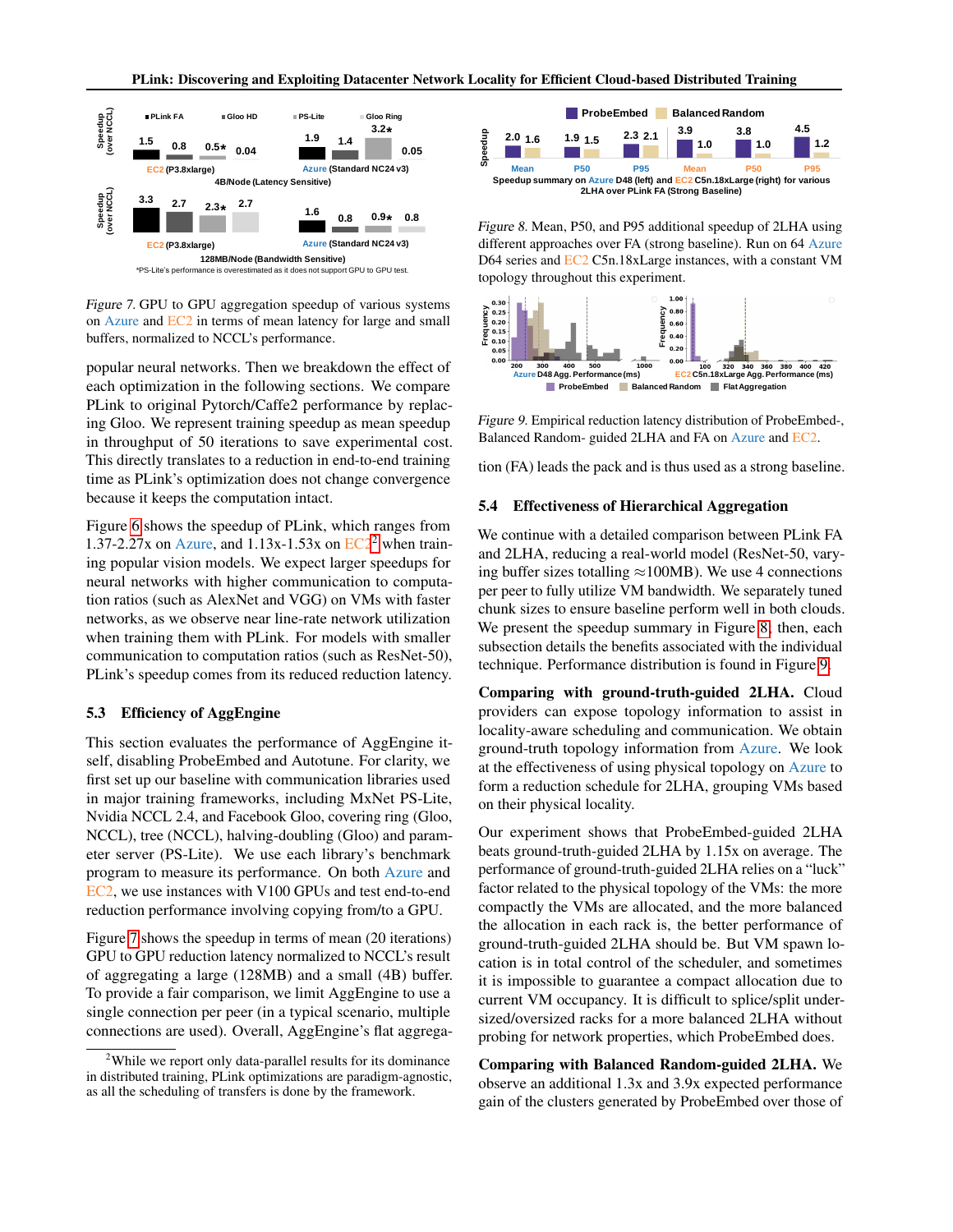<span id="page-8-0"></span>

Figure 10. Autotune adapts to bandwidth changes by assigning LMs based on current metrics of AggEngine. Dotted lines: averaged throughput. Solid lines: snapshot throughput.

Balanced Random on Azure and EC2. ProbeEmbed leads to better and more stable performance by generating cohesive, locality-preserving group assignments. On the other hand, Balanced Random can include VMs that are far away in the same group, creating a bottleneck in the system.

#### 5.5 Accuracy of ProbeEmbed

Effective exploitation of locality requires capturing both static and dynamic aspects of the network (which is directly captured by the probes). In this section, we evaluate ProbeEmbed's ability to discover the network topology in terms of *physical affinity*.

Physical Affinity Inference Accuracy (PAIA). We define *affinity score* as an intuitive metric to quatify how well ProbeEmbed captures network topology: for any two VMs  $(a, b)$  that have comparable distance to an observer c, let  $T(a, c), T(b, c)$  be the ground-truth distance (in terms of hops) from a to c and b to c, and let  $M(a, c)$ ,  $M(b, c)$  be the ProbeEmbed measured distance. We define an affinity score  $A(a, b, c)$  for triplet  $(a, b, c)$  as:

 $A(a,b,c) = \left\{ \begin{array}{c} 1 \textrm{ if } M(a,c) < M(b,c) \textrm{ and } T(a,c) < T(b,c) \ \textrm{ or } M(a,c) > M(b,c) \textrm{ and } T(a,c) > T(b,c) \end{array} \right.$ or  $M(a, c) > M(b, c)$  and  $T(a, c) > T(b, c)$ 0 otherwise

For a given c,  $A(a, b, c)$  captures whether ProbeEmbed's measurement agrees with the actual hop distance between a and b. A(a, b, c) is only defined for *comparable* nodes a and b to c: each node's position is encoded as a tuple of format (region, datacenter, cluster, row, rack, host).  $a$  and  $b$ are comparable to  $c$  if they have different longest common prefix to c. Longer common prefix means higher affinity. We now define PAIA as the total sum of all  $A(a, b, c)$  over the count of all defined  $A(a, b, c)$ s. A higher PAIA means a better comprehension of the datacenter network.

Quality of Various ProbeEmbed Probes. We evaluate base affinity accuracy achieved by running latency and bandwidth probes, without the embedding process, on 64 VMs, in 2 datacenters, 7 clusters, 15 rows and 61 racks in the US West 2 region with a total of 81.3K triplets to infer. Latencybased measurements better reflect underlying topology, with the DPDK Echo probe yielding a PAIA score of 95.6% compared to 77.4% with iperf, likely because bandwidth is not necessarily determined by distance.

Embedding's Effect on Affinity Inference. ProbeEmbed's probe readings can be affected by measurement noise. We now show how the embedding boosts ProbeEmbed's inference accuracy, in a case with 64 VMs in a single datacenter with 75.2K triplets. This effectively shrinks the latency distribution and makes it more difficult to infer topology. DPDK Echo probes without embedding yield a PAIA score of 81.3%. We apply embeddings with different  $\alpha$  values to this dataset and found an average PAIA improvement of 5.0% with  $\alpha = 1$ , and 8.1% with  $\alpha = 2$ .

#### 5.6 Effectiveness of Autotune

We conclude our evaluation with the real-world impact of Autotune on training ResNet-50 with Pytorch/Caffe2 on 8 nodes with FA. We report Autotune's effects in terms of end-to-end training performance. We run Autotune continuously, ignoring the stop condition, and assess how Autotune adapts to bandwidth changes and discovers a balanced LM assignment. We start by imposing no limits on bandwidth; then we limit the bandwidth of node 0, and eventually restore it. This shows how instantaneous training throughput changes as we apply Autotune decisions.

Figure [10](#page-8-0) shows this process. We perform a step of Autotune every 10 iterations and report the snapshot reading of current throughput after the schedule change. At step=0, node 0's network throughput is  $\approx$ 5 Gbps. At step=1, we limit its bandwidth to 2 Gbps. This causes an immediate drop in training performance and triggers Autotune at step=3. Quicktune moves LMs away from node 0. The training throughput then bumps up immediately, and Autotune enters fine-tuning mode through step=11. During this period, Autotune continues to move LM assignments away from 0. When 0 is out of LMs, Finetune moves LMs among the rest of the nodes based on their blame score. At step=11, node 0's bandwidth is restored, causing an immediate jump in training performance, but this time node 0 is underloaded. At step=12, this is partially corrected by Quicktune. Autotune continues to monitor and rebalance workloads throughout, arriving at a balanced assignment at t=25, with  $\frac{\max_{n} \sum_{i} D(n,i)}{\min_{n} \sum_{i} D(n,i)} < 1.05$ . Compared to using this near optimally balanced LM assignment alone, Autotune delivers 1.27x speedup when node 0 is the bottleneck, and can quickly recover when node 0's limit is lifted.

### 6 RELATED WORK AND DISCUSSION

Network topology discovery. We use similar embedding approach to [\(Dabek et al., 2004\)](#page-11-12) with a different goal: they embed peers on the globe, whereas we use embedding to denoise ProbeEmbed probes with a novel objective.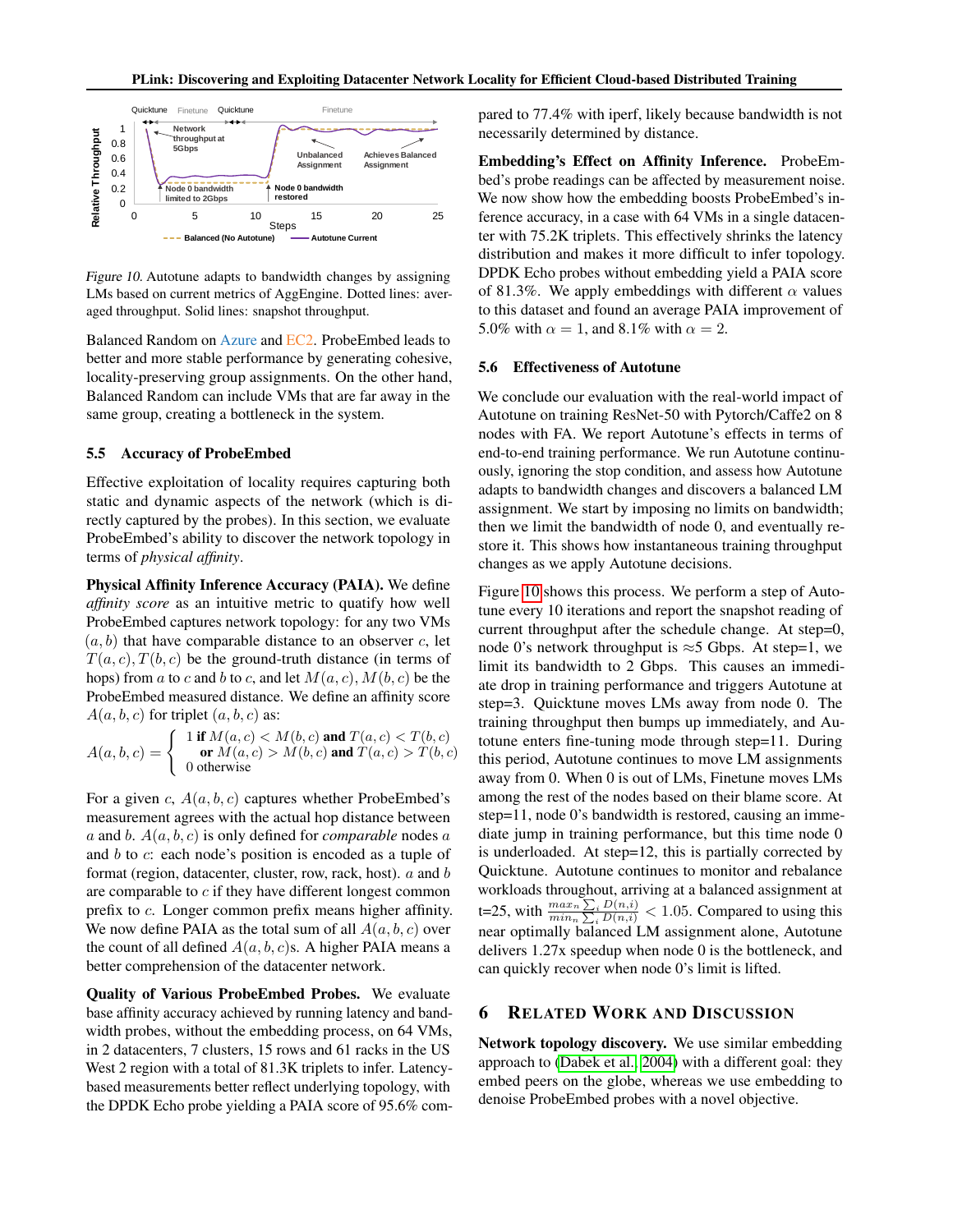[\(Battre et al., 2011\)](#page-10-13) provides a technique for topology inference. In contrast, we are interested in clustering based on locality that encompasses both topology and dynamic load. Further, [\(Battre et al., 2011\)](#page-10-13) explored using jitter and loss experienced by train-like [\(Hu & Steenkiste, 2003\)](#page-12-11) probes to infer topology, but acknowledged that it was ineffective in a fully virtualized environment (Section III.C), the setting that we target (public clouds). We confirmed such methods for locality discovery performed poorly given the low latency of modern switches; jitter introduced by queueing is too small to provide meaningful measurements. Lastly, [\(Lawrence &](#page-12-12) [Yuan, 2008\)](#page-12-12) assumes store-and-forward switches in homogeneous clusters forming trees without virtualization.

Cloud-aware MPI. We share some similarities in terms of using measurements to guide a hierarchical aggregation mechanism used in [\(Gong et al., 2015;](#page-11-13) [Alfatafta et al., 2018\)](#page-10-7). Our work differs in the following ways: (1) ProbeEmbed includes denoising techniques to provide accurate embeddings in a noisy cloud environment, and we morph reduction trees to adapt to dynamic load. (2) We target allreduce operations as opposed to the simpler reduce/scatter/gather primitives considered by [\(Gong et al., 2015\)](#page-11-13). (3) We exploit locality both in the network and within each node, through the design of AggEngine. As a result, we achieve better performance at a larger scale than [\(Gong et al., 2015\)](#page-11-13) (which achieved 13-27% speedup on 32 EC2 nodes). (4) We demonstrate actual end-to-end application-level speedups by integrating with ML frameworks for real world workloads, while [\(Gong et al., 2015\)](#page-11-13) ran microbenchmarks and [\(Alfatafta](#page-10-7) [et al., 2018\)](#page-10-7) did an analytical evaluation.

Cross region training. Many [\(Cano et al., 2016;](#page-10-14) [Hsieh](#page-11-14) [et al., 2017\)](#page-11-14) have explored the possibility of geo-distributed learning. PLink can help here both by reducing traffic through bottleneck links (inter-datacenter, inter-availability zone) and by reducing the cost of training as cloud providers usually charge for cross-region/zone transfers.

Large batch optimization. Large batch sizes reduce communication frequency [\(FastAI;](#page-11-15) [Goyal et al., 2017;](#page-11-0) [Sridharan](#page-14-16) [et al., 2018;](#page-14-16) [Jia et al., 2018a\)](#page-12-0), but also eliminates the potential of achieving a larger speedup with a fast communication plane: with ResNet-50, [\(Shen et al., 2019\)](#page-14-17) shows only 10 samples are needed to utilize a recent GPU fully, and thus the computation of large batches can be further spread to more GPUs, provided that communication overhead is low.

Quantization, compression, and matrix decomposition. Communication bottlenecks can be alleviated by trading potentially more iterations for fewer bytes sent per iteration, with sigma-delta modulation [\(Seide et al., 2014\)](#page-14-3), or fullyconnected layer decomposition [\(Zhang et al., 2017;](#page-15-1) [Chilimbi](#page-10-15) [et al., 2014\)](#page-10-15), or with redundancy reduction in SGD [\(Lin](#page-13-2) [et al., 2017\)](#page-13-2). These techniques push the communication bottleneck towards latency and work well with PLink to take

advantage of its lower latency stack. [§5.3](#page-7-4) suggests in the extreme case of a single-bit reduction, PLink still achieves meaningful speedup; comparing Figure [6](#page-6-0) with Figure [1,](#page-1-0) PLink boosts the training throughput of Pytorch/Caffe2 with full gradient precision to be similar to MxNet with gradient compression and 2-bit quantization.

Reinforcement and active learning. While past work has shown promising results on the use of reinforcement learning on scheduling and placement [\(Chen et al., 2018b](#page-10-16)[;a;](#page-10-17) [Kraska et al., 2018;](#page-12-13) [Mirhoseini et al., 2017;](#page-13-18) [Bodin et al.,](#page-10-18) [2018\)](#page-10-18), our preliminary assessment of end-to-end RL for PLink is unfavourable. RL requires a large samples covering all conditions, and collecting training throughput on the public cloud has prohibitive costs. Further, an agent is unlikely to see a significant fraction of the possible topologies with a constantly evolving cloud. However, a coordinated effort by cloud providers across customer jobs may be feasible as it could train on more samples with greater diversity.

Predicting bandwidth changes. Autotune currently reacts to bandwidth changes only after they happen. This can be improved by carefully monitoring connection state variables such as the congestion window to anticipate an incoming bandwidth change [\(Haeri & Rad, 2006;](#page-11-16) [Biaz & Vaidya,](#page-10-19) [1998;](#page-10-19) [Kong et al., 2018;](#page-12-14) [Li et al., 2016\)](#page-13-19).

Scheduling for locality. Some cluster schedulers make placement decisions that consider network locality [\(Xiao](#page-14-18) [et al., 2018b;](#page-14-18) [Gu et al., 2019;](#page-11-17) [Jia et al., 2018b\)](#page-12-15), but this can increase scheduling time. Autotune is complimentary in that it can provide better throughput when good placements are not possible.

# 7 CONCLUSION

Accelerating distributed training in the public cloud has unique challenges, making communication a bottleneck in the training process. We proposed PLink, a system that accurately probes the network and efficiently generates and executes topology-aware, hierarchical aggregation plans, taking advantage of the locality in datacenter networks, and continuously balances workloads across VM nodes to adapt to changing network conditions. We show that PLink achieves an end-to-end training speedup in unmodified commercial clouds of up to 2.3x with popular neural network models.

## ACKNOWLEDGEMENTS

This work was supported in part by NSF award CNS-1614717 and CCF-1518703; by CRISP, one of six centers in JUMP, a Semiconductor Research Corporation (SRC) program sponsored by DARPA; by gifts from Xilinx, Intel (under the CAPA program), Oracle, Amazon, Qualcomm, Facebook, Futurewei, Google, and other anonymous sources.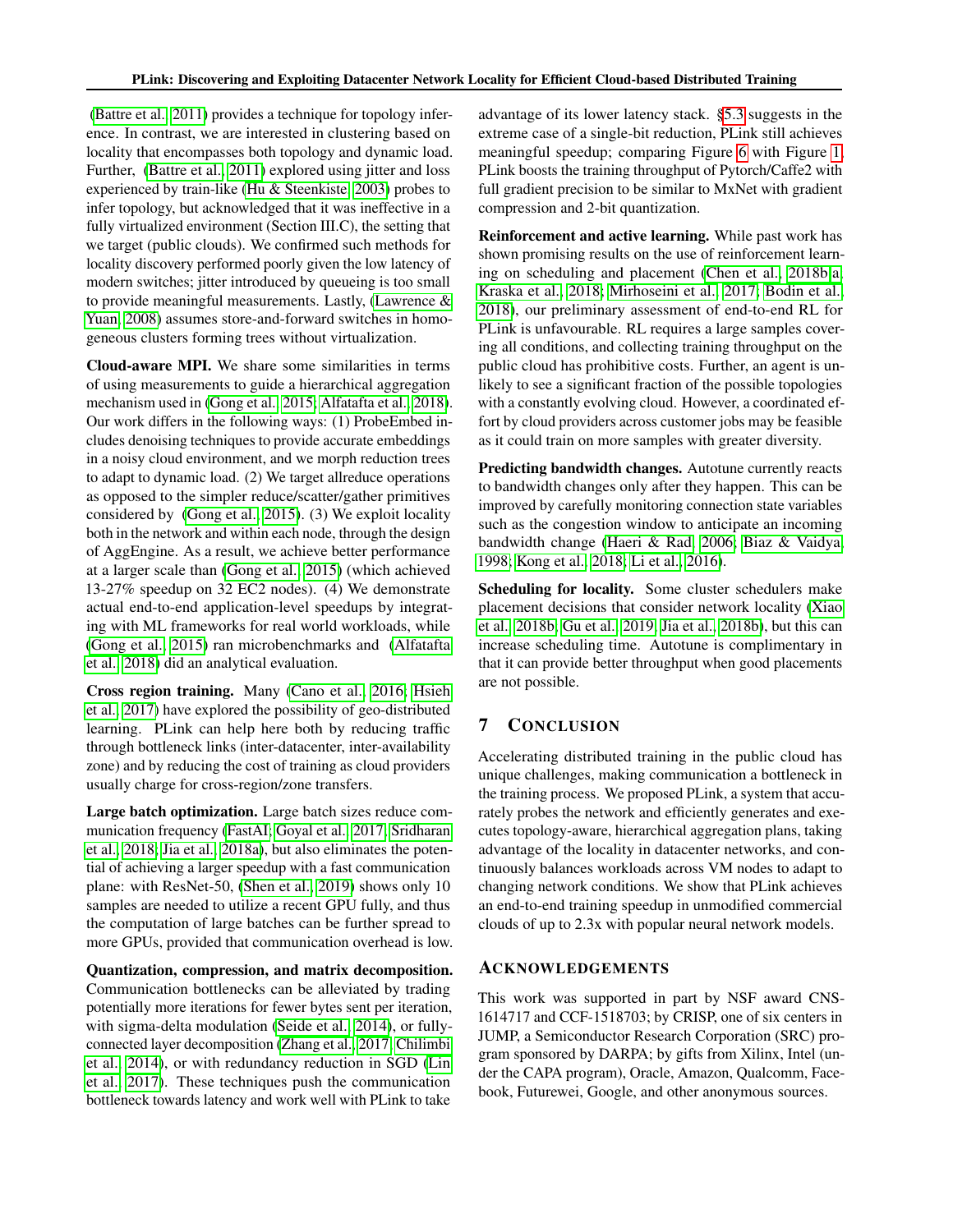### **REFERENCES**

- <span id="page-10-0"></span>Akiba, T., Suzuki, S., and Fukuda, K. Extremely large minibatch SGD: training resnet-50 on imagenet in 15 minutes. CoRR, abs/1711.04325, 2017. URL [http:](http://arxiv.org/abs/1711.04325) [//arxiv.org/abs/1711.04325](http://arxiv.org/abs/1711.04325).
- <span id="page-10-7"></span>Alfatafta, M., AlSader, Z., and Al-Kiswany, S. Cool: A cloud-optimized structure for mpi collective operations. In 2018 IEEE 11th International Conference on Cloud Computing (CLOUD), pp. 746–753, July 2018. doi: 10. 1109/CLOUD.2018.00102.
- <span id="page-10-12"></span>Alizadeh, M., Greenberg, A., Maltz, D. A., Padhye, J., Patel, P., Prabhakar, B., Sengupta, S., and Sridharan, M. Data center tcp (dctcp). SIGCOMM Comput. Commun. Rev., 40(4):6374, August 2010. ISSN 0146-4833. doi: 10. 1145/1851275.1851192. URL [https://doi.org/](https://doi.org/10.1145/1851275.1851192) [10.1145/1851275.1851192](https://doi.org/10.1145/1851275.1851192).
- <span id="page-10-1"></span>Amazon. Deep learning on aws. [https://aws.](https://aws.amazon.com/deep-learning/) [amazon.com/deep-learning/](https://aws.amazon.com/deep-learning/), a. (Accessed on 12/06/2018).
- <span id="page-10-11"></span>Amazon. Enable and configure enhanced networking for ec2 instances. [https://aws.amazon.](https://aws.amazon.com/premiumsupport/knowledge-center/enable-configure-enhanced-networking/) [com/premiumsupport/knowledge-center/](https://aws.amazon.com/premiumsupport/knowledge-center/enable-configure-enhanced-networking/) [enable-configure-enhanced-networking/](https://aws.amazon.com/premiumsupport/knowledge-center/enable-configure-enhanced-networking/), b. (Accessed on 01/06/2019).
- <span id="page-10-6"></span>Amazon. Introducing dynamic training for deep learning with amazon ec2 — aws machine learning blog. [https://aws.](https://aws.amazon.com/blogs/machine-learning/introducing-dynamic-training-for-deep-learning-with-amazon-ec2/) [amazon.com/blogs/machine-learning/](https://aws.amazon.com/blogs/machine-learning/introducing-dynamic-training-for-deep-learning-with-amazon-ec2/) [introducing-dynamic-training-for-deep-learning-with-amazon-ec2/](https://aws.amazon.com/blogs/machine-learning/introducing-dynamic-training-for-deep-learning-with-amazon-ec2/), Chen, T., Moreau, T., Jiang, Z., Zheng, L., Yan, E., Shen, c. (Accessed on 12/07/2018).
- <span id="page-10-10"></span>Amazon. Placement groups - amazon elastic compute cloud. [https://docs.aws.amazon.com/AWSEC2/](https://docs.aws.amazon.com/AWSEC2/latest/UserGuide/placement-groups.html) [latest/UserGuide/placement-groups.](https://docs.aws.amazon.com/AWSEC2/latest/UserGuide/placement-groups.html) [html](https://docs.aws.amazon.com/AWSEC2/latest/UserGuide/placement-groups.html), d. (Accessed on 12/07/2018).
- <span id="page-10-2"></span>Amazon. Amazon ec2 f1 instances. [https://aws.](https://aws.amazon.com/ec2/instance-types/f1/) [amazon.com/ec2/instance-types/f1/](https://aws.amazon.com/ec2/instance-types/f1/), e. (Accessed on 03/04/2019).
- <span id="page-10-9"></span>Arthur, D. and Vassilvitskii, S. k-means++: The advantages of careful seeding. In Proceedings of the eighteenth annual ACM-SIAM symposium on Discrete algorithms, pp. 1027–1035. Society for Industrial and Applied Mathematics, 2007.
- <span id="page-10-5"></span>Bala, V., Bruck, J., Cypher, R., Elustondo, P., Ho, A., Ho, C.-T., Kipnis, S., and Snir, M. Ccl: A portable and tunable collective communication library for scalable parallel computers. IEEE Transactions on Parallel and Distributed Systems, 6(2):154–164, 1995.
- <span id="page-10-13"></span>Battre, D., Frejnik, N., Goel, S., Kao, O., and Warneke, D. Evaluation of network topology inference in opaque compute clouds through end-to-end measurements. In 2011 IEEE 4th International Conference on Cloud Computing, pp. 17–24, July 2011. doi: 10.1109/CLOUD.2011.30.
- <span id="page-10-19"></span>Biaz, S. and Vaidya, N. H. Performance of tcp congestion predictors as loss predictors. Department of Computer Science Technical Report, 98(7), 1998.
- <span id="page-10-3"></span>Bilal, K., Khan, S. U., Kolodziej, J., Zhang, L., Hayat, K., Madani, S. A., Min-Allah, N., Wang, L., and Chen, D. A comparative study of data center network architectures. In ECMS, 2012.
- <span id="page-10-4"></span>Blum, E. K., Wang, X., and Leung, P. Architectures and message-passing algorithms for cluster computing: Design and performance. Parallel Computing, 26(2-3):313– 332, 2000.
- <span id="page-10-18"></span>Bodin, B., Nardi, L., Wagstaff, H., Kelly, P. H. J., and O'Boyle, M. Algorithmic performance-accuracy tradeoff in 3d vision applications. In 2018 IEEE International Symposium on Performance Analysis of Systems and Software (ISPASS), pp. 123–124, April 2018. doi: 10.1109/ISPASS.2018.00024.
- <span id="page-10-8"></span>Bradley, P., Bennett, K., and Demiriz, A. Constrained kmeans clustering. Microsoft Research, Redmond, 20(0): 0, 2000.
- <span id="page-10-14"></span>Cano, I., Weimer, M., Mahajan, D., Curino, C., and Fumarola, G. M. Towards geo-distributed machine learning, 2016.
- <span id="page-10-17"></span>H., Cowan, M., Wang, L., Hu, Y., Ceze, L., Guestrin, C., and Krishnamurthy, A. TVM: An automated endto-end optimizing compiler for deep learning. In 13th USENIX Symposium on Operating Systems Design and Implementation (OSDI 18), pp. 578–594, Carlsbad, CA, 2018a. USENIX Association. ISBN 978-1-931971-47-8. URL [https://www.usenix.org/conference/](https://www.usenix.org/conference/osdi18/presentation/chen) [osdi18/presentation/chen](https://www.usenix.org/conference/osdi18/presentation/chen).
- <span id="page-10-16"></span>Chen, T., Zheng, L., Yan, E., Jiang, Z., Moreau, T., Ceze, L., Guestrin, C., and Krishnamurthy, A. Learning to optimize tensor programs. arXiv preprint arXiv:1805.08166, 2018b.
- <span id="page-10-15"></span>Chilimbi, T., Suzue, Y., Apacible, J., and Kalyanaraman, K. Project adam: Building an efficient and scalable deep learning training system. In 11th USENIX Symposium on Operating Systems Design and Implementation (OSDI 14), pp. 571–582, Broomfield, CO, 2014. USENIX Association. ISBN 978-1- 931971-16-4. URL [https://www.usenix.org/](https://www.usenix.org/conference/osdi14/technical-sessions/presentation/chilimbi)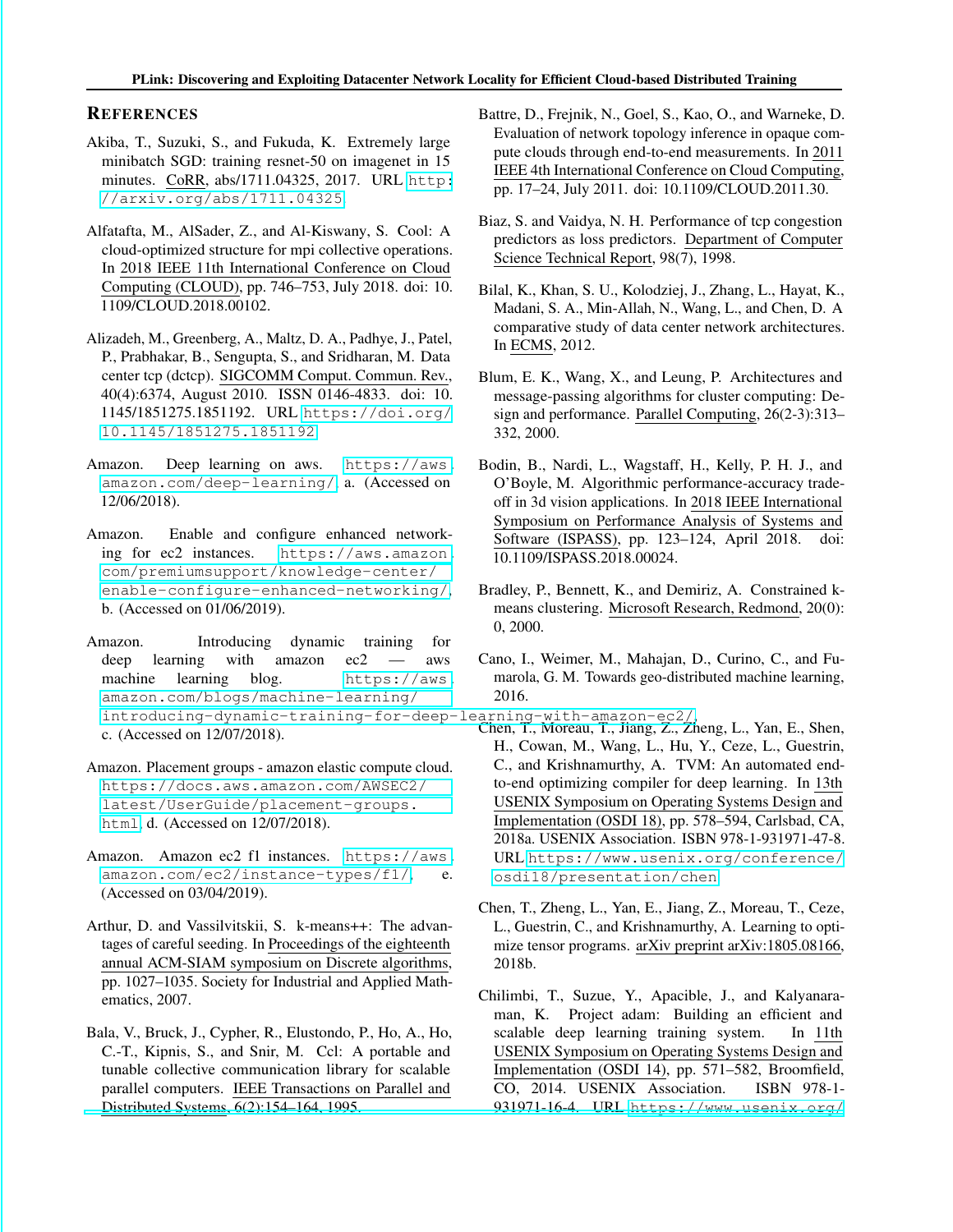[conference/osdi14/technical-sessions/](https://www.usenix.org/conference/osdi14/technical-sessions/presentation/chilimbi) [presentation/chilimbi](https://www.usenix.org/conference/osdi14/technical-sessions/presentation/chilimbi).

- <span id="page-11-8"></span>Cho, M., Finkler, U., and Kung, D. Blueconnect: Novel hierarchical all-reduce on multi-tired network for deep learning.
- <span id="page-11-6"></span>Cui, H., Zhang, H., Ganger, G. R., Gibbons, P. B., and Xing, E. P. Geeps: Scalable deep learning on distributed gpus with a gpu-specialized parameter server. In Proceedings of the Eleventh European Conference on Computer Systems, pp. 4. ACM, 2016.
- <span id="page-11-12"></span>Dabek, F., Cox, R., Kaashoek, F., and Morris, R. Vivaldi: A decentralized network coordinate system. SIGCOMM Comput. Commun. Rev., 34(4):15–26, August 2004. ISSN 0146-4833. doi: 10.1145/1030194. 1015471. URL [http://doi.acm.org/10.1145/](http://doi.acm.org/10.1145/1030194.1015471) [1030194.1015471](http://doi.acm.org/10.1145/1030194.1015471).
- <span id="page-11-11"></span>dpdk. Home - dpdk. <https://www.dpdk.org/>. (Accessed on 09/01/2019).
- <span id="page-11-4"></span>Facebook. facebookincubator/gloo: Collective communications library with various primitives for multi-machine training. [https:](https://github.com/facebookincubator/gloo) [//github.com/facebookincubator/gloo](https://github.com/facebookincubator/gloo). (Accessed on 12/22/2018).
- <span id="page-11-10"></span>Farley, B., Juels, A., Varadarajan, V., Ristenpart, T., Bowers, K. D., and Swift, M. M. More for your money: Exploiting performance heterogeneity in public clouds. In Proceedings of the Third ACM Symposium on Cloud Computing, SoCC '12, pp. 20:1–20:14, New York, NY, USA, 2012. ACM. ISBN 978-1-4503-1761-0. doi: 10.1145/2391229.2391249. URL [http://doi.acm.](http://doi.acm.org/10.1145/2391229.2391249) [org/10.1145/2391229.2391249](http://doi.acm.org/10.1145/2391229.2391249).
- <span id="page-11-15"></span>FastAI. Now anyone can train imagenet in 18 minutes fast.ai. [https://www.fast.ai/2018/](https://www.fast.ai/2018/08/10/fastai-diu-imagenet/) [08/10/fastai-diu-imagenet/](https://www.fast.ai/2018/08/10/fastai-diu-imagenet/). (Accessed on 12/20/2018).
- <span id="page-11-2"></span>Fowers, J., Ovtcharov, K., Papamichael, M., Massengill, T., Liu, M., Lo, D., Alkalay, S., Haselman, M., Adams, L., Ghandi, M., et al. A configurable cloud-scale dnn processor for real-time ai. In Proceedings of the 45th Annual International Symposium on Computer Architecture, pp. 1–14. IEEE Press, 2018.
- <span id="page-11-9"></span>Geng, J., Li, D., Cheng, Y., Wang, S., and Li, J. Hips: Hierarchical parameter synchronization in large-scale distributed machine learning. In Proceedings of the 2018 Workshop on Network Meets AI and ML, NetAI'18, pp. 1–7, New York, NY, USA, 2018. ACM. ISBN 978-1-4503-5911-5. doi: 10.1145/3229543. 3229544. URL [http://doi.acm.org/10.1145/](http://doi.acm.org/10.1145/3229543.3229544) [3229543.3229544](http://doi.acm.org/10.1145/3229543.3229544).
- <span id="page-11-13"></span>Gong, Y., He, B., and Zhong, J. Network performance aware mpi collective communication operations in the cloud. IEEE Transactions on Parallel and Distributed Systems, 26(11):3079–3089, Nov 2015. ISSN 2161-9883. doi: 10.1109/TPDS.2013.96.
- <span id="page-11-1"></span>Google. Google cloud training. google cloud. [https:](https://cloud.google.com/training/courses/machine-learning-tensorflow-gcp) [//cloud.google.com/training/courses/](https://cloud.google.com/training/courses/machine-learning-tensorflow-gcp) [machine-learning-tensorflow-gcp](https://cloud.google.com/training/courses/machine-learning-tensorflow-gcp). (Accessed on 03/04/2019).
- <span id="page-11-0"></span>Goyal, P., Dollár, P., Girshick, R., Noordhuis, P., Wesolowski, L., Kyrola, A., Tulloch, A., Jia, Y., and He, K. Accurate, large minibatch SGD: Training ImageNet in 1 hour. arXiv preprint arXiv:1706.02677, 2017.
- <span id="page-11-7"></span>Graham, R. L., Bureddy, D., Lui, P., Rosenstock, H., Shainer, G., Bloch, G., Goldenerg, D., Dubman, M., Kotchubievsky, S., Koushnir, V., Levi, L., Margolin, A., Ronen, T., Shpiner, A., Wertheim, O., and Zahavi, E. Scalable hierarchical aggregation protocol (sharp): A hardware architecture for efficient data reduction. In Proceedings of the First Workshop on Optimization of Communication in HPC, COM-HPC '16, pp. 1–10, Piscataway, NJ, USA, 2016. IEEE Press. ISBN 978-1-5090- 3829-9. doi: 10.1109/COM-HPC.2016.6. URL [https:](https://doi.org/10.1109/COM-HPC.2016.6) [//doi.org/10.1109/COM-HPC.2016.6](https://doi.org/10.1109/COM-HPC.2016.6).
- <span id="page-11-5"></span>Greenberg, A., Hamilton, J. R., Jain, N., Kandula, S., Kim, C., Lahiri, P., Maltz, D. A., Patel, P., and Sengupta, S. Vl2: A scalable and flexible data center network. SIGCOMM Comput. Commun. Rev., 39 (4):5162, August 2009. ISSN 0146-4833. doi: 10. 1145/1594977.1592576. URL [https://doi.org/](https://doi.org/10.1145/1594977.1592576) [10.1145/1594977.1592576](https://doi.org/10.1145/1594977.1592576).
- <span id="page-11-17"></span>Gu, J., Chowdhury, M., Shin, K. G., Zhu, Y., Jeon, M., Qian, J., Liu, H., and Guo, C. Tiresias: A GPU cluster manager for distributed deep learning. In 16th USENIX Symposium on Networked Systems Design and Implementation (NSDI 19), pp. 485–500, Boston, MA, February 2019. USENIX Association. ISBN 978- 1-931971-49-2. URL [https://www.usenix.org/](https://www.usenix.org/conference/nsdi19/presentation/gu) [conference/nsdi19/presentation/gu](https://www.usenix.org/conference/nsdi19/presentation/gu).
- <span id="page-11-16"></span>Haeri, M. and Rad, A. H. M. Adaptive model predictive tcp delay-based congestion control. Computer Communications, 29(11):1963–1978, 2006.
- <span id="page-11-3"></span>Hashemi, S. H., Jyothi, S. A., and Campbell, R. H. Tictac: Accelerating distributed deep learning with communication scheduling. arXiv preprint arXiv:1803.03288, 2018.
- <span id="page-11-14"></span>Hsieh, K., Harlap, A., Vijaykumar, N., Konomis, D., Ganger, G. R., Gibbons, P. B., and Mutlu, O. Gaia: Geodistributed machine learning approaching LAN speeds. In 14th USENIX Symposium on Networked Systems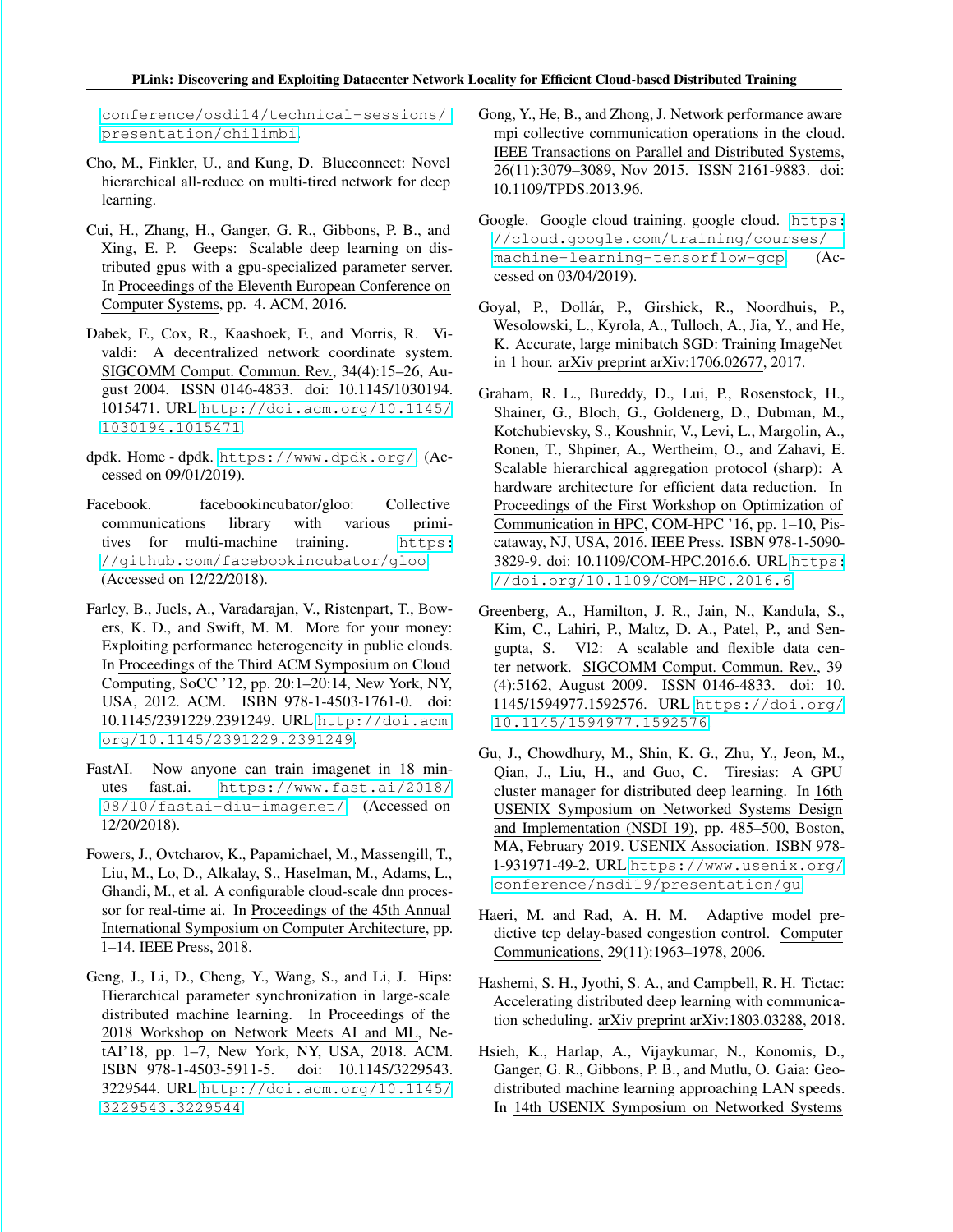Design and Implementation (NSDI 17), pp. 629–647, Boston, MA, 2017. USENIX Association. ISBN 978- 1-931971-37-9. URL [https://www.usenix.org/](https://www.usenix.org/conference/nsdi17/technical-sessions/presentation/hsieh) [conference/nsdi17/technical-sessions/](https://www.usenix.org/conference/nsdi17/technical-sessions/presentation/hsieh) [presentation/hsieh](https://www.usenix.org/conference/nsdi17/technical-sessions/presentation/hsieh).

- <span id="page-12-11"></span>Hu, N. and Steenkiste, P. Evaluation and characterization of available bandwidth probing techniques. IEEE Journal on Selected Areas in Communications, 21(6):879–894, Aug 2003. ISSN 0733-8716. doi: 10.1109/JSAC.2003. 814505.
- <span id="page-12-1"></span>Iandola, F. N., Moskewicz, M. W., Ashraf, K., and Keutzer, K. Firecaffe: near-linear acceleration of deep neural network training on compute clusters. In Proceedings of the IEEE Conference on Computer Vision and Pattern Recognition, pp. 2592–2600, 2016.
- <span id="page-12-10"></span>IBM. Softiwarp for linux-rdma. [https://github.](https://github.com/zrlio/softiwarp-for-linux-rdma) [com/zrlio/softiwarp-for-linux-rdma](https://github.com/zrlio/softiwarp-for-linux-rdma). (Accessed on 11/06/2019).
- <span id="page-12-7"></span>Iosup, A., Yigitbasi, N., and Epema, D. On the performance variability of production cloud services. In Proceedings of the 2011 11th IEEE/ACM International Symposium on Cluster, Cloud and Grid Computing, CC-GRID '11, pp. 104–113, Washington, DC, USA, 2011. IEEE Computer Society. ISBN 978-0-7695-4395-6. doi: 10.1109/CCGrid.2011.22. URL [http://dx.doi.](http://dx.doi.org/10.1109/CCGrid.2011.22) [org/10.1109/CCGrid.2011.22](http://dx.doi.org/10.1109/CCGrid.2011.22).
- <span id="page-12-8"></span>iperf. iperf - the tcp, udp and sctp network bandwidth measurement tool. <https://iperf.fr/>. (Accessed on 09/01/2019).
- <span id="page-12-3"></span>Jayarajan, A., Wei, J., Gibson, G., Fedorova, A., and Pekhimenko, G. Priority-based parameter propagation for distributed dnn training. arXiv preprint arXiv:1905.03960, 2019.
- <span id="page-12-4"></span>Jeyakumar, V., Alizadeh, M., Mazieres, D., Prabhakar, B., ` and Kim, C. Eyeq: Practical network performance isolation for the multi-tenant cloud. In HotCloud, 2012.
- <span id="page-12-0"></span>Jia, X., Song, S., He, W., Wang, Y., Rong, H., Zhou, F., Xie, L., Guo, Z., Yang, Y., Yu, L., Chen, T., Hu, G., Shi, S., and Chu, X. Highly scalable deep learning training system with mixed-precision: Training imagenet in four minutes, 2018a.
- <span id="page-12-15"></span>Jia, Z., Zaharia, M., and Aiken, A. Beyond data and model parallelism for deep neural networks. arXiv preprint arXiv:1807.05358, 2018b.
- <span id="page-12-2"></span>Jouppi, N. P., Young, C., Patil, N., Patterson, D., Agrawal, G., Bajwa, R., Bates, S., Bhatia, S., Boden, N., Borchers, A., Boyle, R., Cantin, P.-l., Chao, C., Clark, C., Coriell, J., Daley, M., Dau, M., Dean, J., Gelb, B., Ghaemmaghami,

T. V., Gottipati, R., Gulland, W., Hagmann, R., Ho, C. R., Hogberg, D., Hu, J., Hundt, R., Hurt, D., Ibarz, J., Jaffey, A., Jaworski, A., Kaplan, A., Khaitan, H., Killebrew, D., Koch, A., Kumar, N., Lacy, S., Laudon, J., Law, J., Le, D., Leary, C., Liu, Z., Lucke, K., Lundin, A., MacKean, G., Maggiore, A., Mahony, M., Miller, K., Nagarajan, R., Narayanaswami, R., Ni, R., Nix, K., Norrie, T., Omernick, M., Penukonda, N., Phelps, A., Ross, J., Ross, M., Salek, A., Samadiani, E., Severn, C., Sizikov, G., Snelham, M., Souter, J., Steinberg, D., Swing, A., Tan, M., Thorson, G., Tian, B., Toma, H., Tuttle, E., Vasudevan, V., Walter, R., Wang, W., Wilcox, E., and Yoon, D. H. In-datacenter performance analysis of a tensor processing unit. In Proceedings of the 44th Annual International Symposium on Computer Architecture, ISCA '17, pp. 1– 12, New York, NY, USA, 2017. ACM. ISBN 978-1-4503- 4892-8. doi: 10.1145/3079856.3080246. URL [http:](http://doi.acm.org/10.1145/3079856.3080246) [//doi.acm.org/10.1145/3079856.3080246](http://doi.acm.org/10.1145/3079856.3080246).

- <span id="page-12-9"></span>Kingma, D. P. and Ba, J. Adam: A method for stochastic optimization. arXiv preprint arXiv:1412.6980, 2014.
- <span id="page-12-14"></span>Kong, Y., Zang, H., and Ma, X. Improving tcp congestion control with machine intelligence. In Proceedings of the 2018 Workshop on Network Meets AI & ML, pp. 60–66. ACM, 2018.
- <span id="page-12-13"></span>Kraska, T., Beutel, A., Chi, E. H., Dean, J., and Polyzotis, N. The case for learned index structures. In Proceedings of the 2018 International Conference on Management of Data, SIGMOD '18, pp. 489–504, New York, NY, USA, 2018. ACM. ISBN 978-1-4503-4703-7. doi: 10.1145/3183713.3196909. URL [http://doi.acm.](http://doi.acm.org/10.1145/3183713.3196909) [org/10.1145/3183713.3196909](http://doi.acm.org/10.1145/3183713.3196909).
- <span id="page-12-12"></span>Lawrence, J. and Yuan, X. An mpi tool for automatically discovering the switch level topologies of ethernet clusters. In 2008 IEEE International Symposium on Parallel and Distributed Processing, pp. 1–8, April 2008. doi: 10.1109/IPDPS.2008.4536545.
- <span id="page-12-5"></span>Li, M., Andersen, D. G., Park, J. W., Smola, A. J., Ahmed, A., Josifovski, V., Long, J., Shekita, E. J., and Su, B.-Y. Scaling distributed machine learning with the parameter server. In Proceedings of the 11th USENIX Conference on Operating Systems Design and Implementation, OSDI'14, pp. 583–598, Berkeley, CA, USA, 2014a. USENIX Association. ISBN 978-1-931971-16-4. URL [http://dl.acm.org/](http://dl.acm.org/citation.cfm?id=2685048.2685095) [citation.cfm?id=2685048.2685095](http://dl.acm.org/citation.cfm?id=2685048.2685095).
- <span id="page-12-6"></span>Li, M., Andersen, D. G., Smola, A., and Yu, K. Communication efficient distributed machine learning with the parameter server. In Proceedings of the 27th International Conference on Neural Information Processing Systems, NIPS'14, pp. 19–27, Cambridge, MA, USA, 2014b.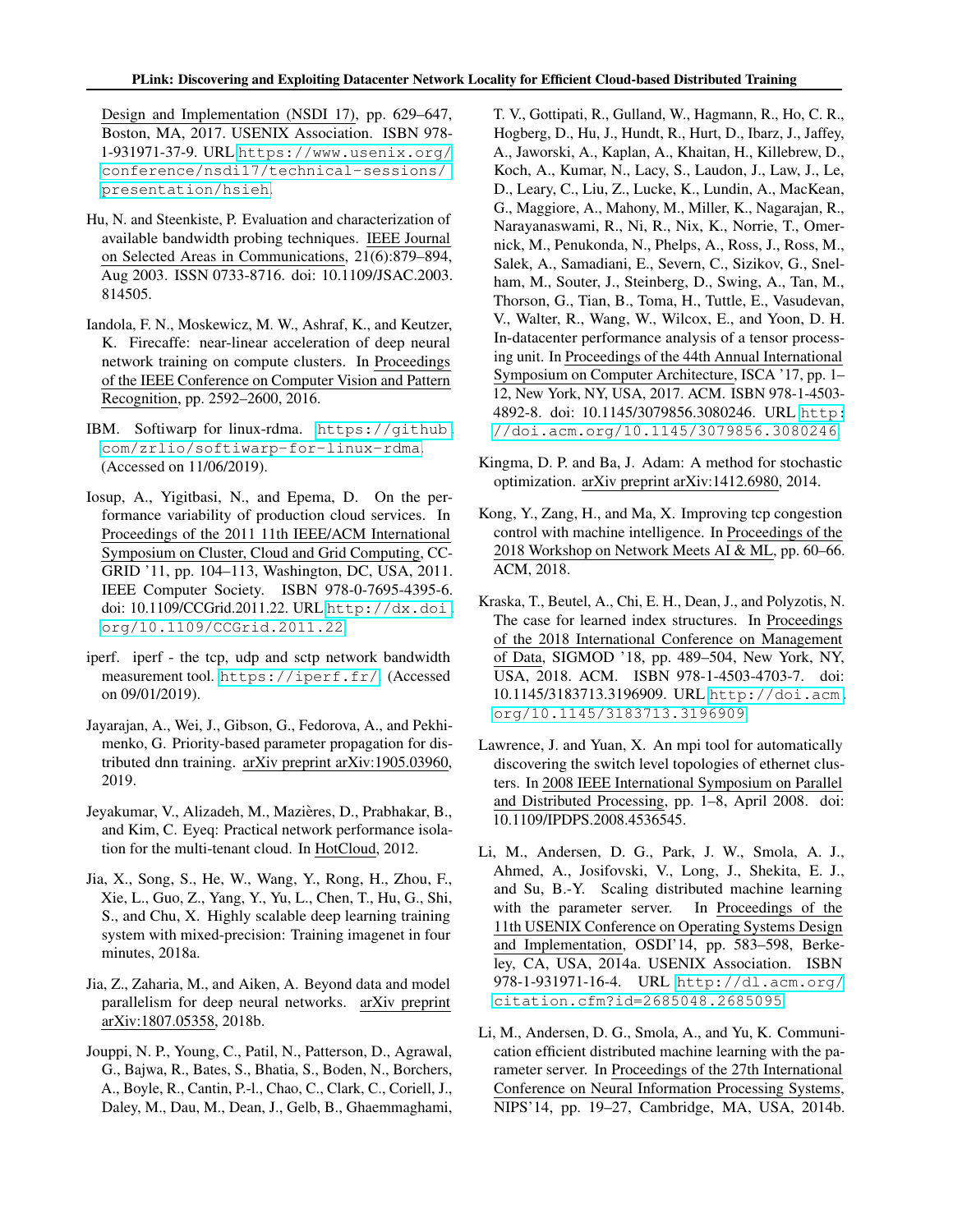### PLink: Discovering and Exploiting Datacenter Network Locality for Efficient Cloud-based Distributed Training

MIT Press. URL [http://dl.acm.org/citation.](http://dl.acm.org/citation.cfm?id=2968826.2968829) [cfm?id=2968826.2968829](http://dl.acm.org/citation.cfm?id=2968826.2968829).

- <span id="page-13-19"></span>Li, W., Zhou, F., Meleis, W., and Chowdhury, K. Learningbased and data-driven tcp design for memory-constrained iot. In Distributed Computing in Sensor Systems (DCOSS), 2016 International Conference on, pp. 199– 205. IEEE, 2016.
- <span id="page-13-3"></span>Lim, H., Andersen, D. G., and Kaminsky, M. 3lc: Lightweight and effective traffic compression for distributed machine learning. arXiv preprint arXiv:1802.07389, 2018.
- <span id="page-13-2"></span>Lin, Y., Han, S., Mao, H., Wang, Y., and Dally, W. J. Deep gradient compression: Reducing the communication bandwidth for distributed training. arXiv preprint arXiv:1712.01887, 2017.
- <span id="page-13-8"></span>Liu, M., Luo, L., Nelson, J., Ceze, L., Krishnamurthy, A., and Atreya, K. IncBricks: Toward in-network computation with an in-network cache. SIGOPS Oper. Syst. Rev., 51(2):795–809, April 2017. ISSN 0163-5980. doi: 10.1145/3093315.3037731. URL [http://doi.acm.](http://doi.acm.org/10.1145/3093315.3037731) [org/10.1145/3093315.3037731](http://doi.acm.org/10.1145/3093315.3037731).
- <span id="page-13-6"></span>Luo, L., Liu, M., Nelson, J., Ceze, L., Phanishayee, A., and Krishnamurthy, A. Motivating in-network aggregation for distributed deep neural network training. In Workshop on Approximate Computing Across the Stack, 2017.
- <span id="page-13-10"></span>Luo, L., Nelson, J., Ceze, L., Phanishayee, A., and Krishnamurthy, A. Parameter hub: A rack-scale parameter server for distributed deep neural network training. In Proceedings of the ACM Symposium on Cloud Computing, SoCC '18, pp. 41–54, New York, NY, USA, 2018. ACM. ISBN 978-1-4503-6011-1. doi: 10.1145/3267809.3267840. URL [http://doi.acm.](http://doi.acm.org/10.1145/3267809.3267840) [org/10.1145/3267809.3267840](http://doi.acm.org/10.1145/3267809.3267840).
- <span id="page-13-13"></span>Maricq, A., Duplyakin, D., Jimenez, I., Maltzahn, C., Stutsman, R., and Ricci, R. Taming performance variability. In 13th USENIX Symposium on Operating Systems Design and Implementation (OSDI 18), pp. 409–425, Carlsbad, CA, 2018. USENIX Association. ISBN 978- 1-931971-47-8. URL [https://www.usenix.org/](https://www.usenix.org/conference/osdi18/presentation/maricq) [conference/osdi18/presentation/maricq](https://www.usenix.org/conference/osdi18/presentation/maricq).
- <span id="page-13-16"></span>Mathis, M., Heffner, J., and Reddy, R. Web100: extended tcp instrumentation for research, education and diagnosis. ACM SIGCOMM Computer Communication Review, 33(3):69–79, 2003.
- <span id="page-13-14"></span>Metzler, B., Frey, P., and Trivedi, A. Softiwarp project update: A software iwarp driver for openfabrics. 03 2010. doi: 10.13140/2.1.4422.3363.
- <span id="page-13-12"></span>Microsoft. Azure batch ai — train ai models — microsoft azure. [https://azure.microsoft.com/](https://azure.microsoft.com/en-us/services/batch-ai/) [en-us/services/batch-ai/](https://azure.microsoft.com/en-us/services/batch-ai/), a. (Accessed on 12/07/2018).
- <span id="page-13-17"></span>Microsoft. Create an azure virtual machine with accelerated networking — microsoft docs. [https://docs.microsoft.](https://docs.microsoft.com/en-us/azure/virtual-network/create-vm-accelerated-networking-cli) [com/en-us/azure/virtual-network/](https://docs.microsoft.com/en-us/azure/virtual-network/create-vm-accelerated-networking-cli) [create-vm-accelerated-networking-cli](https://docs.microsoft.com/en-us/azure/virtual-network/create-vm-accelerated-networking-cli), b. (Accessed on 01/06/2019).
- <span id="page-13-1"></span>Microsoft. Machine learning studio. microsoft azure. [https://azure.microsoft.com/en-us/](https://azure.microsoft.com/en-us/services/machine-learning-studio/) [services/machine-learning-studio/](https://azure.microsoft.com/en-us/services/machine-learning-studio/), c. (Accessed on 12/06/2018).
- <span id="page-13-0"></span>Mikami, H., Suganuma, H., U.-Chupala, P., Tanaka, Y., and Kageyama, Y. Imagenet/resnet-50 training in 224 seconds. CoRR, abs/1811.05233, 2018. URL [http:](http://arxiv.org/abs/1811.05233) [//arxiv.org/abs/1811.05233](http://arxiv.org/abs/1811.05233).
- <span id="page-13-18"></span>Mirhoseini, A., Pham, H., Le, Q. V., Steiner, B., Larsen, R., Zhou, Y., Kumar, N., Norouzi, M., Bengio, S., and Dean, J. Device placement optimization with reinforcement learning. arXiv preprint arXiv:1706.04972, 2017.
- <span id="page-13-9"></span>mixpanel. 27 — october — 2011 — mixpanel engineering. [https://engineering.mixpanel.com/](https://engineering.mixpanel.com/2011/10/27/) [2011/10/27/](https://engineering.mixpanel.com/2011/10/27/). (Accessed on 12/07/2018).
- <span id="page-13-7"></span>Mysore, R. N., Pamboris, A., Farrington, N., Huang, N., Miri, P., Radhakrishnan, S., Subramanya, V., and Vahdat, A. Portland: a scalable fault-tolerant layer 2 data center network fabric. In SIGCOMM, 2009.
- <span id="page-13-4"></span>Nvidia. Operations - nccl 2.3.4 documentation. [https://docs.nvidia.com/deeplearning/](https://docs.nvidia.com/deeplearning/sdk/nccl-developer-guide/docs/usage/operations.html) [sdk/nccl-developer-guide/docs/usage/](https://docs.nvidia.com/deeplearning/sdk/nccl-developer-guide/docs/usage/operations.html) [operations.html](https://docs.nvidia.com/deeplearning/sdk/nccl-developer-guide/docs/usage/operations.html). (Accessed on 12/07/2018).
- <span id="page-13-15"></span>Pesterev, A., Strauss, J., Zeldovich, N., and Morris, R. T. Improving network connection locality on multicore systems. In Proceedings of the 7th ACM European Conference on Computer Systems, EuroSys '12, pp. 337–350, New York, NY, USA, 2012. ACM. ISBN 978-1-4503-1223-3. doi: 10.1145/2168836. 2168870. URL [http://doi.acm.org/10.1145/](http://doi.acm.org/10.1145/2168836.2168870) [2168836.2168870](http://doi.acm.org/10.1145/2168836.2168870).
- <span id="page-13-5"></span>PSLite. dmlc/ps-lite: A lightweight parameter server interface. <https://github.com/dmlc/ps-lite>. (Accessed on 12/22/2018).
- <span id="page-13-11"></span>Rabenseifner, R. Optimization of collective reduction operations. pp. 1–9, 06 2004. doi: 10.1007/ 978-3-540-24685-5 1.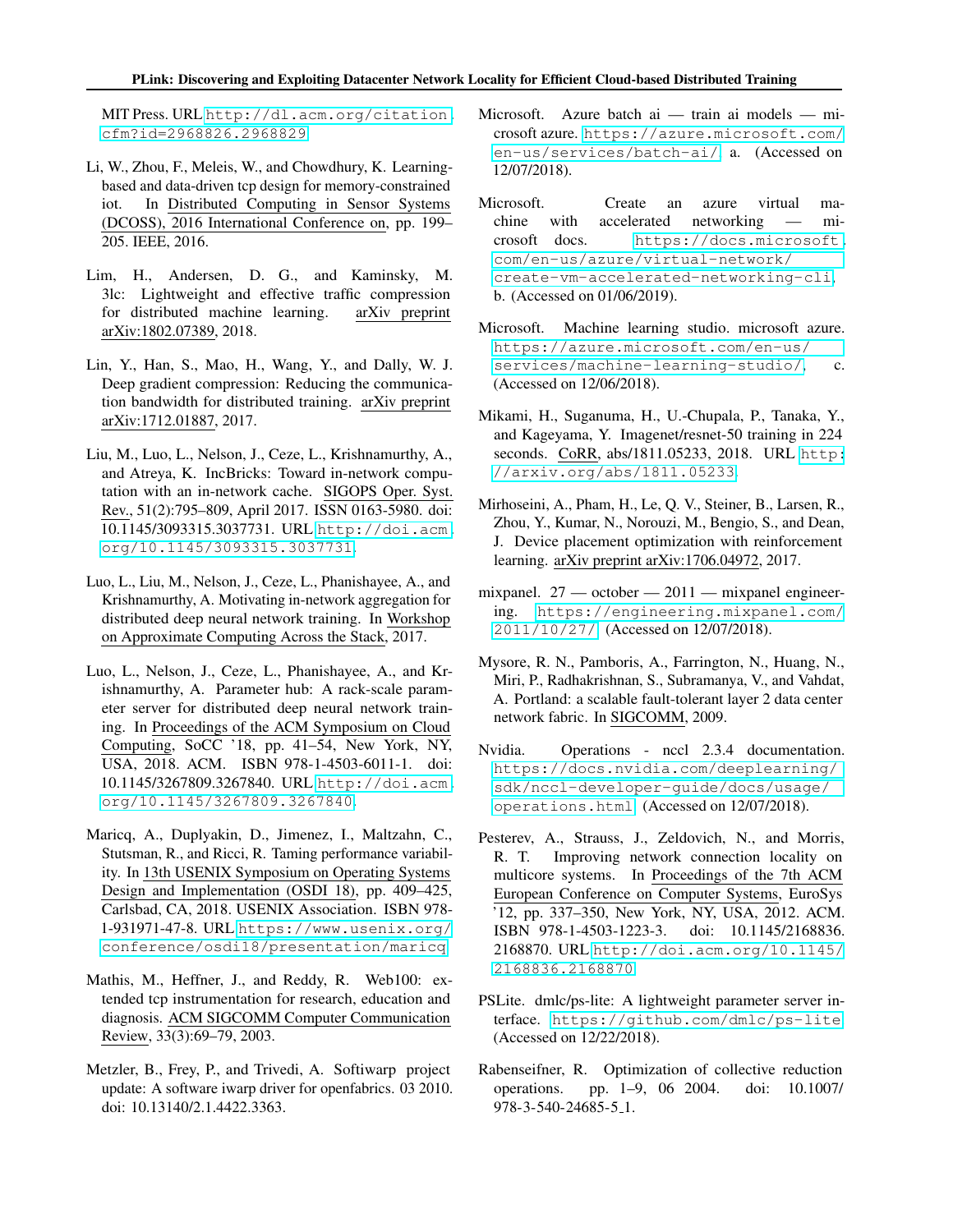- <span id="page-14-4"></span>Roy, A., Zeng, H., Bagga, J., Porter, G., and Snoeren, A. C. Inside the social network's (datacenter) network. Computer Communication Review, 45:123–137, 2015.
- <span id="page-14-6"></span>Sack, P. D. Scalable Collective Message-passing Algorithms. PhD thesis, Champaign, IL, USA, 2011. AAI3503864.
- <span id="page-14-12"></span>scikit learn. 4.8. pairwise metrics, affinities and kernels. scikit-learn 0.20.2 documentation. [https://scikit-learn.org/stable/](https://scikit-learn.org/stable/modules/metrics.html) [modules/metrics.html](https://scikit-learn.org/stable/modules/metrics.html). (Accessed on 02/06/2019).
- <span id="page-14-3"></span>Seide, F., Fu, H., Droppo, J., Li, G., and Yu, D. 1-bit stochastic gradient descent and application to data-parallel distributed training of speech DNNs. In Interspeech 2014, September 2014.
- <span id="page-14-8"></span>Sergeev, A. and Balso, M. D. Horovod: fast and easy distributed deep learning in tensorflow. CoRR, abs/1802.05799, 2018.
- <span id="page-14-17"></span>Shen, H., Chen, L., Jin, Y., Zhao, L., Kong, B., Philipose, M., Krishnamurthy, A., and Sundaram, R. Nexus: A gpu cluster engine for accelerating dnn-based video analysis. In Proceedings of the 27th ACM Symposium on Operating Systems Principles, SOSP 19, pp. 322337, New York, NY, USA, 2019. Association for Computing Machinery. ISBN 9781450368735. doi: 10.1145/ 3341301.3359658. URL [https://doi.org/10.](https://doi.org/10.1145/3341301.3359658) [1145/3341301.3359658](https://doi.org/10.1145/3341301.3359658).
- <span id="page-14-10"></span>Shieh, A., Kandula, S., Greenberg, A., and Kim, C. Seawall: Performance isolation for cloud datacenter networks. In Proceedings of the 2Nd USENIX Conference on Hot Topics in Cloud Computing, HotCloud'10, pp. 1–1, Berkeley, CA, USA, 2010. USENIX Association. URL [http://dl.acm.org/citation.](http://dl.acm.org/citation.cfm?id=1863103.1863104) [cfm?id=1863103.1863104](http://dl.acm.org/citation.cfm?id=1863103.1863104).
- <span id="page-14-11"></span>Shieh, A., Kandula, S., Greenberg, A., Kim, C., and Saha, B. Sharing the data center network. In Proceedings of the 8th USENIX Conference on Networked Systems Design and Implementation, NSDI'11, pp. 309– 322, Berkeley, CA, USA, 2011. USENIX Association. URL [http://dl.acm.org/citation.](http://dl.acm.org/citation.cfm?id=1972457.1972489) [cfm?id=1972457.1972489](http://dl.acm.org/citation.cfm?id=1972457.1972489).
- <span id="page-14-0"></span>Smith, S. L., Kindermans, P., and Le, Q. V. Don't decay the learning rate, increase the batch size. CoRR, abs/1711.00489, 2017. URL [http://arxiv.org/](http://arxiv.org/abs/1711.00489) [abs/1711.00489](http://arxiv.org/abs/1711.00489).
- <span id="page-14-5"></span>Smola, A. and Narayanamurthy, S. An architecture for parallel topic models. Proc. VLDB Endow., 3(1-2):703– 710, September 2010. ISSN 2150-8097. doi: 10.14778/

1920841.1920931. URL [http://dx.doi.org/10.](http://dx.doi.org/10.14778/1920841.1920931) [14778/1920841.1920931](http://dx.doi.org/10.14778/1920841.1920931).

- <span id="page-14-14"></span>SoftRoCE. Soft rdma over ethernet (roce) driver. [https://github.com/SoftRoCE/rxe-dev/](https://github.com/SoftRoCE/rxe-dev/wiki/rxe-dev:-Home) [wiki/rxe-dev:-Home](https://github.com/SoftRoCE/rxe-dev/wiki/rxe-dev:-Home). (Accessed on 12/16/2018).
- <span id="page-14-16"></span>Sridharan, S., Vaidyanathan, K., Kalamkar, D., Das, D., Smorkalov, M. E., Shiryaev, M., Mudigere, D., Mellempudi, N., Avancha, S., Kaul, B., and Dubey, P. On scaleout deep learning training for cloud and hpc, 2018.
- <span id="page-14-1"></span>Sun, P., Feng, W., Han, R., Yan, S., and Wen, Y. Optimizing network performance for distributed dnn training on gpu clusters: Imagenet/alexnet training in 1.5 minutes. arXiv preprint arXiv:1902.06855, 2019.
- <span id="page-14-7"></span>Thakur, R., Rabenseifner, R., and Gropp, W. Optimization of collective communication operations in mpich. Int. J. High Perform. Comput. Appl., 19(1):49– 66, February 2005. ISSN 1094-3420. doi: 10.1177/ 1094342005051521. URL [http://dx.doi.org/](http://dx.doi.org/10.1177/1094342005051521) [10.1177/1094342005051521](http://dx.doi.org/10.1177/1094342005051521).
- <span id="page-14-13"></span>Vinh, N. X., Epps, J., and Bailey, J. Information theoretic measures for clusterings comparison: Variants, properties, normalization and correction for chance. Journal of Machine Learning Research, 11(Oct):2837–2854, 2010.
- <span id="page-14-9"></span>Wangt, G., Phanishayee, A., Venkataraman, S., and Stoicat, I. Blink: A fast nvlink-based collective communication library. 2018.
- <span id="page-14-15"></span>Wikipedia. Netlink wikipedia. [https://en.](https://en.wikipedia.org/wiki/Netlink##cite_note-4) [wikipedia.org/wiki/Netlink#cite\\_](https://en.wikipedia.org/wiki/Netlink##cite_note-4) [note-4](https://en.wikipedia.org/wiki/Netlink##cite_note-4). (Accessed on 12/22/2018).
- <span id="page-14-2"></span>Xiao, W., Bhardwaj, R., Ramjee, R., Sivathanu, M., Kwatra, N., Han, Z., Patel, P., Peng, X., Zhao, H., Zhang, Q., Yang, F., and Zhou, L. Gandiva: Introspective cluster scheduling for deep learning. In 13th USENIX Symposium on Operating Systems Design and Implementation (OSDI 18), pp. 595–610, Carlsbad, CA, 2018a. USENIX Association. ISBN 978-1-931971-47-8. URL [https://www.usenix.org/conference/](https://www.usenix.org/conference/osdi18/presentation/xiao) [osdi18/presentation/xiao](https://www.usenix.org/conference/osdi18/presentation/xiao).
- <span id="page-14-18"></span>Xiao, W., Bhardwaj, R., Ramjee, R., Sivathanu, M., Kwatra, N., Han, Z., Patel, P., Peng, X., Zhao, H., Zhang, Q., Yang, F., and Zhou, L. Gandiva: Introspective cluster scheduling for deep learning. In 13th USENIX Symposium on Operating Systems Design and Implementation (OSDI 18), pp. 595–610, Carlsbad, CA, October 2018b. USENIX Association. ISBN 978-1- 939133-08-3. URL [https://www.usenix.org/](https://www.usenix.org/conference/osdi18/presentation/xiao) [conference/osdi18/presentation/xiao](https://www.usenix.org/conference/osdi18/presentation/xiao).